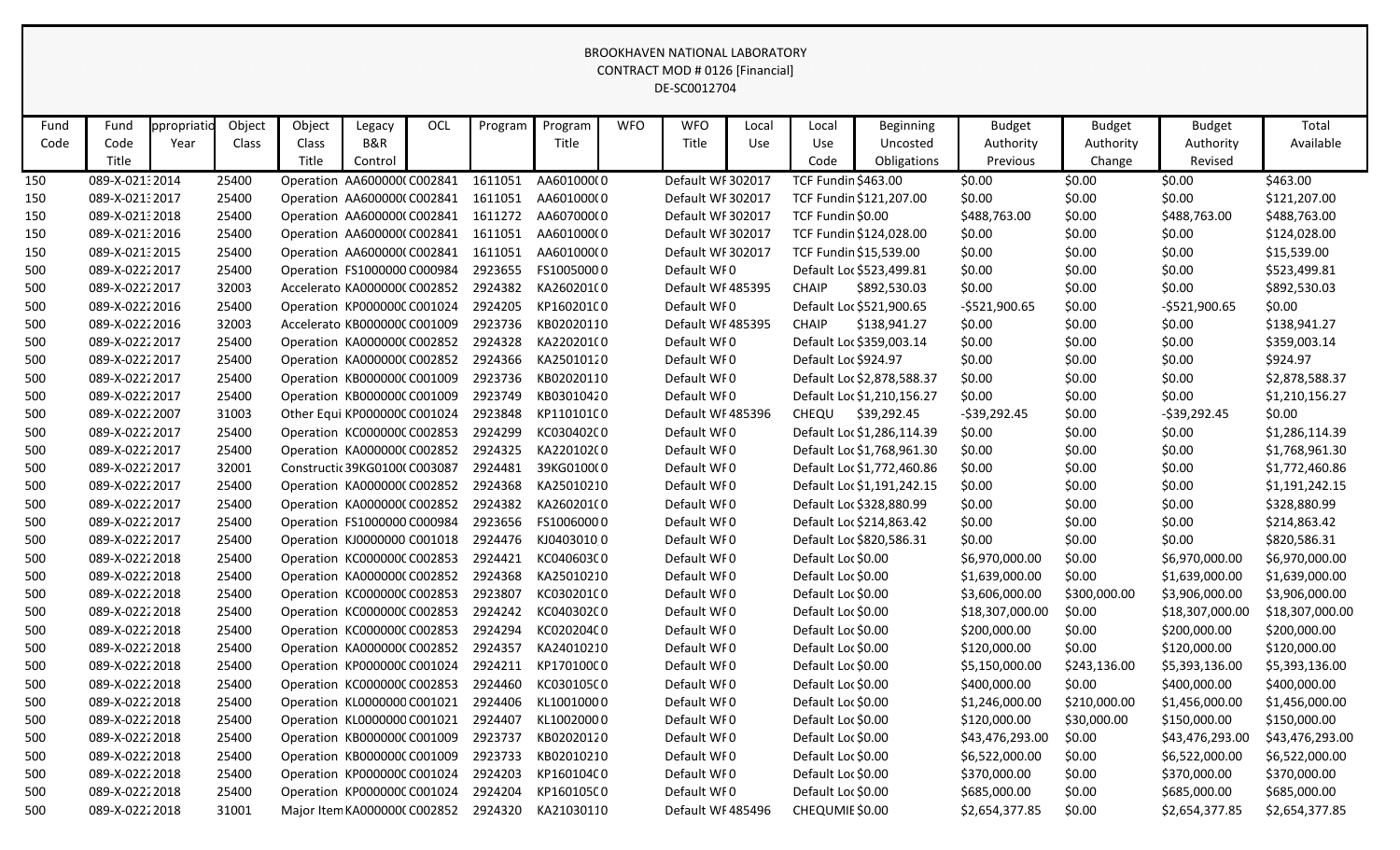|      |                 |             |        |                                      |         |     |         |            |            | <b>BROOKHAVEN NATIONAL LABORATORY</b><br><b>CONTRACT MOD # 0126 [Financial]</b><br>DE-SC0012704 |       |                     |                             |                |               |                |                 |
|------|-----------------|-------------|--------|--------------------------------------|---------|-----|---------|------------|------------|-------------------------------------------------------------------------------------------------|-------|---------------------|-----------------------------|----------------|---------------|----------------|-----------------|
| Fund | Fund            | ppropriatio | Object | Object                               | Legacy  | OCL | Program | Program    | <b>WFO</b> | <b>WFO</b>                                                                                      | Local | Local               | <b>Beginning</b>            | <b>Budget</b>  | <b>Budget</b> | <b>Budget</b>  | Total           |
| Code | Code            | Year        | Class  | Class                                | B&R     |     |         | Title      |            | Title                                                                                           | Use   | Use                 | Uncosted                    | Authority      | Authority     | Authority      | Available       |
|      | Title           |             |        | Title                                | Control |     |         |            |            |                                                                                                 |       | Code                | Obligations                 | Previous       | Change        | Revised        |                 |
| 500  | 089-X-02222018  |             | 25400  | Operation KP000000CC001024           |         |     | 2924216 | KP170302C0 |            | Default WF0                                                                                     |       | Default Loc \$0.00  |                             | \$326,000.00   | \$0.00        | \$326,000.00   | \$326,000.00    |
| 500  | 089-X-0222 2018 |             | 31003  | Other Equi KC000000C C002853         |         |     | 2924242 | KC040302C0 |            | Default WF485396                                                                                |       | CHEQU               | \$0.00                      | \$2,500,000.00 | \$0.00        | \$2,500,000.00 | \$2,500,000.00  |
| 500  | 089-X-02222013  |             | 32001  | Constructic 39KG0000(C002739         |         |     | 2924227 | 39KG0100(0 |            | Default WF0                                                                                     |       |                     | Default Loc \$127.20        | $-$127.20$     | \$0.00        | $-5127.20$     | \$0.00          |
| 500  | 089-X-0222 2017 |             | 25400  | Operation KC000000C C002853          |         |     | 2924305 | KC04060200 |            | Default WFO                                                                                     |       |                     | Default Loc \$518,000.00    | $-5281.46$     | \$0.00        | $-5281.46$     | \$517,718.54    |
| 500  | 089-X-0222 2017 |             | 31003  | Other Equi KC000000C C002853         |         |     | 2924242 | KC04030200 |            | Default WF485396                                                                                |       | CHEQU               | \$600,000.00                | \$0.00         | \$0.00        | \$0.00         | \$600,000.00    |
| 500  | 089-X-0222 2016 |             | 31003  | Other Equi FS1000000 C000984         |         |     | 2923655 | FS10050000 |            | Default WF485396                                                                                |       | CHEQU               | \$508,268.60                | \$0.00         | \$0.00        | \$0.00         | \$508,268.60    |
| 500  | 089-X-0222 2017 |             | 25400  | Operation FS1000000 C000984          |         |     | 2923652 | FS10010000 |            | Default WF0                                                                                     |       |                     | Default Loc \$633,591.08    | \$0.00         | \$0.00        | \$0.00         | \$633,591.08    |
| 500  | 089-X-02222017  |             | 25400  | Operation KC000000CC002853           |         |     | 2923803 | KC03010200 |            | Default WF0                                                                                     |       |                     | Default Loc \$625,908.28    | \$0.00         | \$0.00        | \$0.00         | \$625,908.28    |
| 500  | 089-X-0222 2017 |             | 31003  | Other Equi KC000000C C002853         |         |     | 2924233 | KC04010400 |            | Default WF485396                                                                                |       | CHEQU               | \$1,454,488.91              | \$0.00         | \$0.00        | \$0.00         | \$1,454,488.91  |
| 500  | 089-X-0222 2017 |             | 25400  | Operation KA000000C C002852          |         |     | 2924336 | KA220209(0 |            | Default WF0                                                                                     |       |                     | Default Loc \$16,370.35     | \$0.00         | \$0.00        | \$0.00         | \$16,370.35     |
| 500  | 089-X-0222 2017 |             | 25400  | Operation KC000000C C002853          |         |     | 3023325 | KC02030200 |            | Default WF0                                                                                     |       |                     | Default Loc \$887,796.19    | \$0.00         | \$0.00        | \$0.00         | \$887,796.19    |
| 500  | 089-X-0222 2017 |             | 25400  | Operation FS1000000 C000984          |         |     | 2923653 | FS10020000 |            | Default WF0                                                                                     |       |                     | Default Loc \$750,295.68    | \$0.00         | \$0.00        | \$0.00         | \$750,295.68    |
| 500  | 089-X-0222 2017 |             | 25400  | Operation KB000000CC001009           |         |     | 2923737 | KB02020120 |            | Default WF0                                                                                     |       |                     | Default Loc \$8,542,881.26  | \$2,318,685.09 | \$0.00        | \$2,318,685.09 | \$10,861,566.35 |
| 500  | 089-X-0222 2007 |             | 25400  | Operation KP000000CC001024           |         |     | 2923849 | KP110201C0 |            | Default WFO                                                                                     |       | Default Loc \$16.33 |                             | \$0.00         | \$0.00        | \$0.00         | \$16.33         |
| 500  | 089-X-0222 2017 |             | 25400  | Operation KC000000CC002853           |         |     | 2924242 | KC04030200 |            | Default WF0                                                                                     |       |                     | Default Loc \$11,363,791.95 | \$0.00         | \$0.00        | \$0.00         | \$11,363,791.95 |
| 500  | 089-X-0222 2018 |             | 32003  | Accelerato KB000000C C001009         |         |     | 2923736 | KB02020110 |            | Default WF485395                                                                                |       | <b>CHAIP</b>        | \$0.00                      | \$2,440,000.00 | \$0.00        | \$2,440,000.00 | \$2,440,000.00  |
| 500  | 089-X-0222 2018 |             | 25400  | Operation KJ0000000 C001018          |         |     | 2924516 | KJ04030400 |            | Default WF0                                                                                     |       | Default Loc \$0.00  |                             | \$120,000.00   | \$0.00        | \$120,000.00   | \$120,000.00    |
| 500  | 089-X-0222 2018 |             | 25400  | Operation KA000000C C002852          |         |     | 2924319 | KA210209(0 |            | Default WF0                                                                                     |       | Default Loc \$0.00  |                             | \$320,000.00   | \$0.00        | \$320,000.00   | \$320,000.00    |
| 500  | 089-X-0222 2018 |             | 25400  | Operation KL0000000 C001021          |         |     | 2924408 | KL10030000 |            | Default WFO                                                                                     |       | Default Loc \$0.00  |                             | \$240,000.00   | \$340,000.00  | \$580,000.00   | \$580,000.00    |
| 500  | 089-X-0222 2018 |             | 25400  | Operation KP000000CC001024           |         |     | 2924209 | KP160501C0 |            | Default WF0                                                                                     |       | Default Loc \$0.00  |                             | \$2,500,000.00 | \$0.00        | \$2,500,000.00 | \$2,500,000.00  |
| 500  | 089-X-0222 2018 |             | 32003  | Accelerato KA000000C C002852         |         |     | 2924496 | KA26020200 |            | Default WF485395                                                                                |       | <b>CHAIP</b>        | \$0.00                      | \$325,000.00   | \$0.00        | \$325,000.00   | \$325,000.00    |
| 500  | 089-X-0222 2018 |             | 25400  | Operation FS1000000 C000984          |         |     | 2923652 | FS10010000 |            | Default WF0                                                                                     |       | Default Loc \$0.00  |                             | \$6,800,000.00 | \$0.00        | \$6,800,000.00 | \$6,800,000.00  |
| 500  | 089-X-0222 2018 |             | 32003  | Accelerato KC000000CC002853          |         |     | 2924233 | KC04010400 |            | Default WF485395                                                                                |       | <b>CHAIP</b>        | \$0.00                      | \$2,200,000.00 | \$0.00        | \$2,200,000.00 | \$2,200,000.00  |
| 500  | 089-X-02222018  |             | 25400  | Operation KA000000C C002852          |         |     | 2924366 | KA25010120 |            | Default WFO                                                                                     |       | Default Loc \$0.00  |                             | \$20,000.00    | \$0.00        | \$20,000.00    | \$20,000.00     |
| 500  | 089-X-0222 2014 |             | 25400  | Operation KB000000C C001009          |         |     | 2923741 | KB02810110 |            | Default WFO                                                                                     |       |                     | Default Loc \$82,974.96     | \$0.00         | \$0.00        | \$0.00         | \$82,974.96     |
| 500  | 089-X-02222016  |             | 25400  | Operation KP000000CC001024           |         |     | 2924203 | KP160104C0 |            | Default WF0                                                                                     |       |                     | Default Loc \$415,197.40    | \$0.00         | \$0.00        | \$0.00         | \$415,197.40    |
| 500  | 089-X-02222017  |             | 25400  | Operation KA000000CC002852           |         |     | 2924380 | KA260102(0 |            | Default WF0                                                                                     |       |                     | Default Loc \$350,944.67    | \$0.00         | \$0.00        | \$0.00         | \$350,944.67    |
| 500  | 089-X-02222013  |             | 25400  | Operation KP000000CC001024           |         |     | 2924200 | KP160101C0 |            | Default WF0                                                                                     |       |                     | Default Loc \$42,626.46     | \$0.00         | \$0.00        | \$0.00         | \$42,626.46     |
| 500  | 089-X-02222017  |             | 25400  | Operation KA000000C C002852          |         |     | 2924358 | KA24010220 |            | Default WF0                                                                                     |       |                     | Default Loc \$232,519.94    | \$0.00         | \$0.00        | \$0.00         | \$232,519.94    |
| 500  | 089-X-02222017  |             | 31003  | Other Equi KB000000C C001009         |         |     | 2923736 | KB02020110 |            | Default WF485396                                                                                |       | CHEQU               | \$1,094,000.00              | \$0.00         | \$0.00        | \$0.00         | \$1,094,000.00  |
| 500  | 089-X-02222017  |             | 31003  | Other Equi KA000000C C002852         |         |     | 2924363 | KA24030130 |            | Default WF485396                                                                                |       | CHEQU               | \$750,000.00                | $-5750,000.00$ | \$0.00        | -\$750,000.00  | \$0.00          |
| 500  | 089-X-02222017  |             | 25400  | Operation FS1000000 C000984          |         |     | 2923658 | FS10090000 |            | Default WFO                                                                                     |       |                     | Default Loc \$511,951.37    | \$0.00         | \$0.00        | \$0.00         | \$511,951.37    |
| 500  | 089-X-02222017  |             | 25400  | Operation KC000000CC002853           |         |     | 2924233 | KC04010400 |            | Default WFO                                                                                     |       |                     | Default Loc \$27,412,536.40 | \$0.00         | \$0.00        | \$0.00         | \$27,412,536.40 |
| 500  | 089-X-0222 2017 |             | 25400  | Operation KB000000C C001009          |         |     | 2923733 | KB02010210 |            | Default WFO                                                                                     |       |                     | Default Loc \$1,821,032.34  | \$0.00         | \$0.00        | \$0.00         | \$1,821,032.34  |
| 500  | 089-X-02222017  |             | 31001  | Major Item KA0000000 C002852 2924350 |         |     |         | KA23030110 |            | Default WF4809008                                                                               |       |                     | CHEQUMII \$2,334,659.11     | \$0.00         | \$0.00        | \$0.00         | \$2,334,659.11  |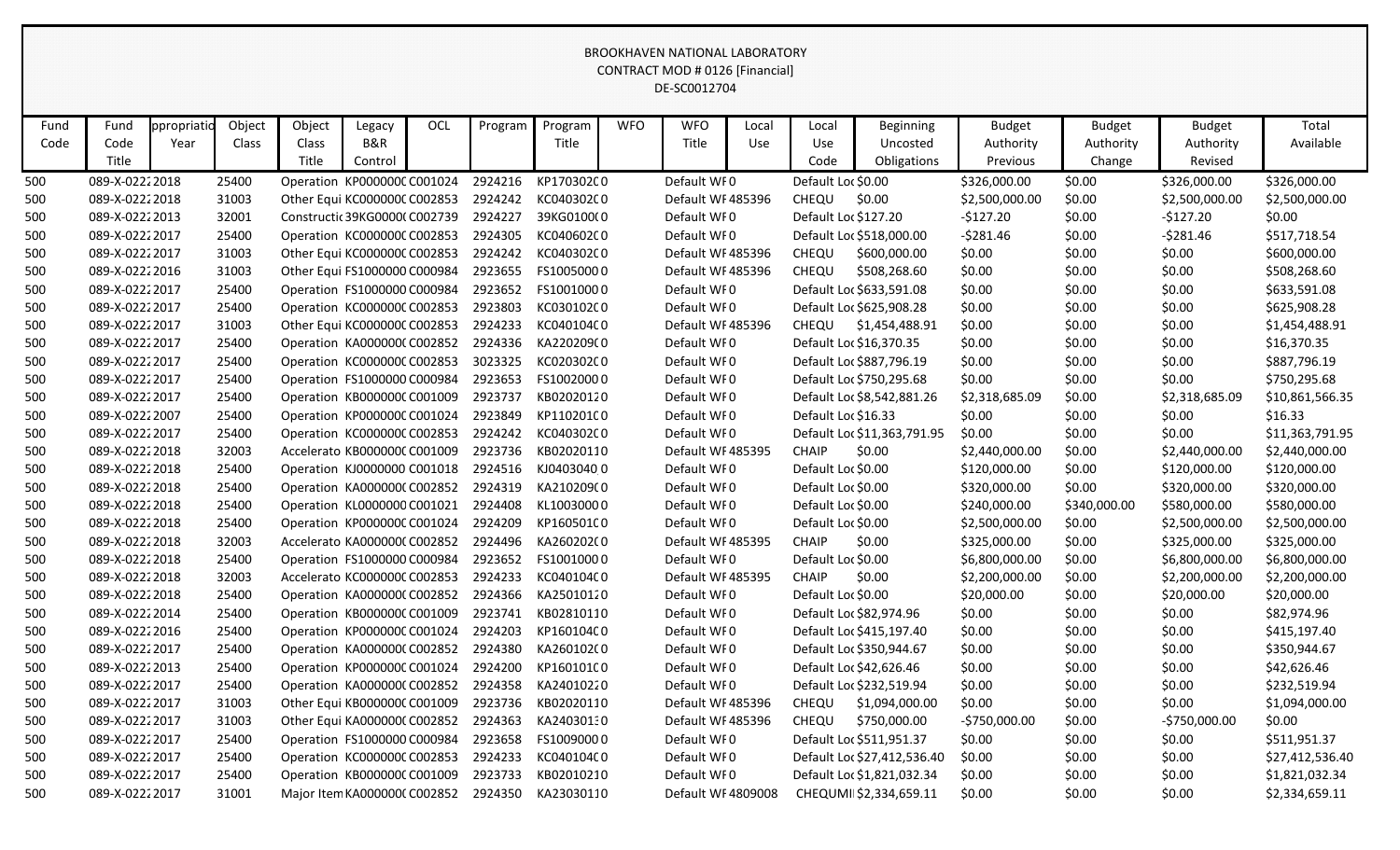|      |                 |             |        |                              |         |     |         |            |            | <b>BROOKHAVEN NATIONAL LABORATORY</b><br>CONTRACT MOD # 0126 [Financial]<br>DE-SC0012704 |       |                         |                            |                  |                |                 |                |
|------|-----------------|-------------|--------|------------------------------|---------|-----|---------|------------|------------|------------------------------------------------------------------------------------------|-------|-------------------------|----------------------------|------------------|----------------|-----------------|----------------|
| Fund | Fund            | ppropriatio | Object | Object                       | Legacy  | OCL | Program | Program    | <b>WFO</b> | <b>WFO</b>                                                                               | Local | Local                   | <b>Beginning</b>           | <b>Budget</b>    | <b>Budget</b>  | <b>Budget</b>   | Total          |
| Code | Code            | Year        | Class  | Class                        | B&R     |     |         | Title      |            | Title                                                                                    | Use   | Use                     | Uncosted                   | Authority        | Authority      | Authority       | Available      |
|      | Title           |             |        | Title                        | Control |     |         |            |            |                                                                                          |       | Code                    | Obligations                | Previous         | Change         | Revised         |                |
| 500  | 089-X-02222017  |             | 25400  | Operation KL0000000 C001021  |         |     | 2924414 | KL15000000 |            | Default WF0                                                                              |       | Default Loc \$76,950.00 |                            | \$0.00           | \$0.00         | \$0.00          | \$76,950.00    |
| 500  | 089-X-0222 2017 |             | 25400  | Operation KC000000C C002853  |         |     | 2924421 | KC040603C0 |            | Default WF0                                                                              |       |                         | Default Loc \$1,650,263.63 | \$0.00           | \$0.00         | \$0.00          | \$1,650,263.63 |
| 500  | 089-X-02222005  |             | 25400  | Operation KA000000C C002852  |         |     | 2923680 | KA11028110 |            | Default WF0                                                                              |       |                         | Default Loc \$437,633.18   | \$0.00           | \$0.00         | \$0.00          | \$437,633.18   |
| 500  | 089-X-02222016  |             | 25400  | Operation KP000000CC001024   |         |     | 2924209 | KP160501C0 |            | Default WFO                                                                              |       |                         | Default Loc \$159,617.13   | \$0.00           | \$0.00         | \$0.00          | \$159,617.13   |
| 500  | 089-X-02222017  |             | 25400  | Operation KJ0000000 C001018  |         |     | 2924474 | KJ04020100 |            | Default WF0                                                                              |       |                         | Default Loc \$450,000.00   | \$0.00           | \$0.00         | \$0.00          | \$450,000.00   |
| 500  | 089-X-02222018  |             | 25400  | Operation KA000000C C002852  |         |     | 2924380 | KA260102(0 |            | Default WF0                                                                              |       | Default Loc \$0.00      |                            | \$307,000.00     | \$0.00         | \$307,000.00    | \$307,000.00   |
| 500  | 089-X-02222018  |             | 25400  | Operation KC000000CC002853   |         |     | 2924300 | KC030403C0 |            | Default WF0                                                                              |       | Default Loc \$0.00      |                            | \$5,220,000.00   | \$300,000.00   | \$5,520,000.00  | \$5,520,000.00 |
| 500  | 089-X-02222018  |             | 25400  | Operation KA000000C C002852  |         |     | 2924328 | KA220201(0 |            | Default WF0                                                                              |       | Default Loc \$0.00      |                            | \$1,800,000.00   | \$0.00         | \$1,800,000.00  | \$1,800,000.00 |
| 500  | 089-X-02222018  |             | 25400  | Operation KA000000C C002852  |         |     | 2924336 | KA220209(0 |            | Default WFO                                                                              |       | Default Loc \$0.00      |                            | \$385,000.00     | \$0.00         | \$385,000.00    | \$385,000.00   |
| 500  | 089-X-02222018  |             | 31003  | Other Equi KB000000C C001009 |         |     | 2923736 | KB02020110 |            | Default WF485396                                                                         |       | CHEQU                   | \$0.00                     | \$824,000.00     | \$0.00         | \$824,000.00    | \$824,000.00   |
| 500  | 089-X-0222 2007 |             | 25400  | Operation KP000000CC001024   |         |     | 2924200 | KP160101C0 |            | Default WF0                                                                              |       | Default Loc \$0.00      |                            | \$39,292.45      | \$0.00         | \$39,292.45     | \$39,292.45    |
| 500  | 089-X-02222018  |             | 25400  | Operation KC000000CC002853   |         |     | 2924506 | KC02020310 |            | Default WF0                                                                              |       | Default Loc \$0.00      |                            | \$1,958,000.00   | \$175,000.00   | \$2,133,000.00  | \$2,133,000.00 |
| 500  | 089-X-02222018  |             | 31003  | Other Equi KC000000C C002853 |         |     | 2924233 | KC04010400 |            | Default WF485396                                                                         |       | CHEQU                   | \$0.00                     | \$6,200,000.00   | \$0.00         | \$6,200,000.00  | \$6,200,000.00 |
| 500  | 089-X-02222018  |             | 25400  | Operation KC000000C C002853  |         |     | 2924299 | KC030402C0 |            | Default WFO                                                                              |       | Default Loc \$0.00      |                            | \$2,962,000.00   | \$300,000.00   | \$3,262,000.00  | \$3,262,000.00 |
| 500  | 089-X-02222018  |             | 25400  | Operation KP000000CC001024   |         |     | 2924462 | KP170304C0 |            | Default WF0                                                                              |       | Default Loc \$0.00      |                            | \$1,392,000.00   | \$0.00         | \$1,392,000.00  | \$1,392,000.00 |
| 500  | 089-X-02222018  |             | 25400  | Operation KC000000C C002853  |         |     | 2924447 | KC02130100 |            | Default WF0                                                                              |       | Default Loc \$0.00      |                            | \$0.00           | \$2,875,000.00 | \$2,875,000.00  | \$2,875,000.00 |
| 500  | 089-X-0222 2017 |             | 25400  | Operation KC000000CC002853   |         |     | 2924192 | KC02070100 |            | Default WF0                                                                              |       |                         | Default Loc \$3,332,000.00 | \$0.00           | \$0.00         | \$0.00          | \$3,332,000.00 |
| 500  | 089-X-02222016  |             | 25400  | Operation KA000000C C002852  |         |     | 2924314 | KA210103(0 |            | Default WF0                                                                              |       | Default Loc \$85,265.00 |                            | \$0.00           | \$0.00         | \$0.00          | \$85,265.00    |
| 500  | 089-X-0222 2017 |             | 25400  | Operation KA000000C C002852  |         |     | 2924371 | KA25010320 |            | Default WF0                                                                              |       |                         | Default Loc \$461,630.30   | \$0.00           | \$0.00         | \$0.00          | \$461,630.30   |
| 500  | 089-X-02222016  |             | 25400  | Operation KC000000CC002853   |         |     | 2924447 | KC02130100 |            | Default WF0                                                                              |       |                         | Default Loc \$2,141,187.26 | \$0.00           | \$0.00         | \$0.00          | \$2,141,187.26 |
| 500  | 089-X-02222017  |             | 25400  | Operation KC000000C C002853  |         |     | 2923809 | KC030203C0 |            | Default WF0                                                                              |       | Default Loc \$89,285.79 |                            | $-534.01$        | \$0.00         | $-534.01$       | \$89,251.78    |
| 500  | 089-X-02222017  |             | 25400  | Operation KC000000C C002853  |         |     | 2923775 | KC020203C0 |            | Default WF0                                                                              |       |                         | Default Loc \$183,023.62   | \$0.00           | \$0.00         | \$0.00          | \$183,023.62   |
| 500  | 089-X-02222014  |             | 25400  | Operation KB000000C C001009  |         |     | 2923728 | KB01810120 |            | Default WF0                                                                              |       | Default Loc \$34,228.17 |                            | \$0.00           | \$0.00         | \$0.00          | \$34,228.17    |
| 500  | 089-X-02222016  |             | 31001  | Major Item KC000000C C002853 |         |     | 2924289 | KC04050600 |            | Default WF485469                                                                         |       |                         | CHEQUMIE \$698,538.41      | -\$698,538.41    | \$0.00         | $-5698,538.41$  | \$0.00         |
| 500  | 089-X-02222017  |             | 25400  | Operation KC000000C C002853  |         |     | 2924300 | KC030403C0 |            | Default WF0                                                                              |       |                         | Default Loc \$2,845,516.62 | \$0.00           | \$0.00         | \$0.00          | \$2,845,516.62 |
| 500  | 089-X-02222017  |             | 25400  | Operation FS1000000 C000984  |         |     | 2923657 | FS10070000 |            | Default WF0                                                                              |       |                         | Default Loc \$466,015.26   | \$0.00           | \$0.00         | \$0.00          | \$466,015.26   |
| 500  | 089-X-02222017  |             | 25400  | Operation KP000000CC001024   |         |     | 2924209 | KP160501C0 |            | Default WF0                                                                              |       |                         | Default Loc \$2,440,282.49 | \$0.00           | \$0.00         | \$0.00          | \$2,440,282.49 |
| 500  | 089-X-02222017  |             | 25400  | Operation KC000000C C002853  |         |     | 2924295 | KC020205C0 |            | Default WFO                                                                              |       | Default Loc \$19,932.29 |                            | \$0.00           | \$0.00         | \$0.00          | \$19,932.29    |
| 500  | 089-X-02222017  |             | 25400  | Operation KA000000C C002852  |         |     | 2924355 | KA24010120 |            | Default WFO                                                                              |       |                         | Default Loc \$1,183,684.51 | \$0.00           | \$0.00         | \$0.00          | \$1,183,684.51 |
| 500  | 089-X-02222017  |             | 25400  | Operation KA000000C C002852  |         |     | 2924363 | KA24030130 |            | Default WFO                                                                              |       |                         | Default Loc \$107,115.36   | \$750,000.00     | \$0.00         | \$750,000.00    | \$857,115.36   |
| 500  | 089-X-02222017  |             | 31003  | Other Equi KB000000CC001009  |         |     | 2923737 | KB02020120 |            | Default WF485396                                                                         |       | CHEQU                   | \$2,650,000.00             | $-52,318,685.09$ | \$0.00         | -\$2,318,685.09 | \$331,314.91   |
| 500  | 089-X-02222017  |             | 25400  | Operation KA000000C C002852  |         |     | 2924320 | KA21030110 |            | Default WF485493                                                                         |       |                         | CHOPEMIE \$1,149,482.75    | \$0.00           | \$0.00         | \$0.00          | \$1,149,482.75 |
| 500  | 089-X-02222005  |             | 25400  | Operation KB000000C C001009  |         |     | 2923741 | KB02810110 |            | Default WF0                                                                              |       |                         | Default Loc \$201,097.43   | \$0.00           | \$0.00         | \$0.00          | \$201,097.43   |
| 500  | 089-X-02222017  |             | 25400  | Operation KJ0000000 C001018  |         |     | 2924137 | KJ04040000 |            | Default WF0                                                                              |       |                         | Default Loc \$730,000.00   | \$0.00           | $-53,231.87$   | -\$3,231.87     | \$726,768.13   |
| 500  | 089-X-02222017  |             | 25400  | Operation KL0000000 C001021  |         |     | 2924407 | KL10020000 |            | Default WF0                                                                              |       | Default Loc \$95,172.95 |                            | \$0.00           | \$0.00         | \$0.00          | \$95,172.95    |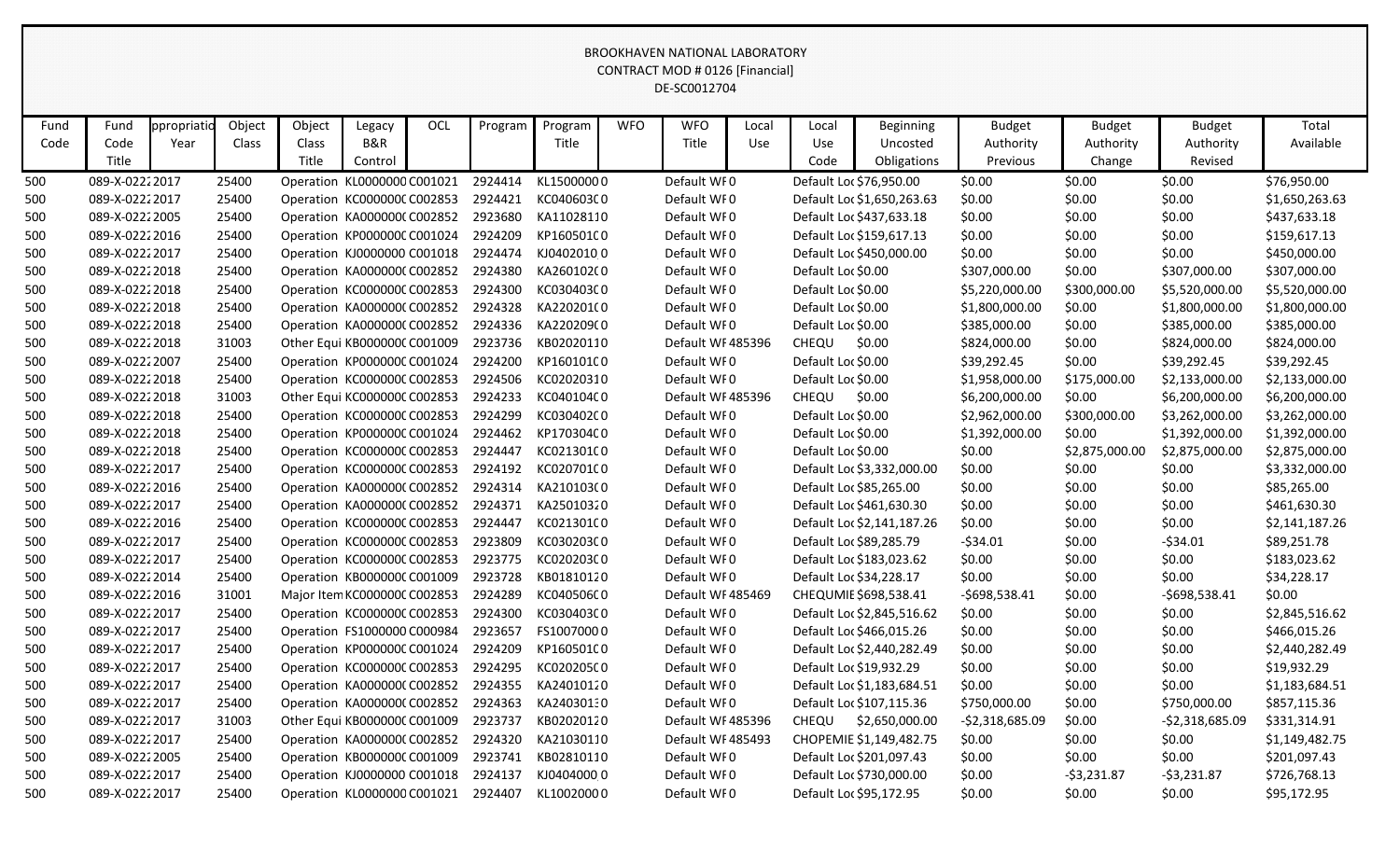|      |                 |            |        |                               |         |            |         |                          |            | <b>BROOKHAVEN NATIONAL LABORATORY</b><br>CONTRACT MOD # 0126 [Financial]<br>DE-SC0012704 |       |                    |                            |                  |                |                  |                  |
|------|-----------------|------------|--------|-------------------------------|---------|------------|---------|--------------------------|------------|------------------------------------------------------------------------------------------|-------|--------------------|----------------------------|------------------|----------------|------------------|------------------|
| Fund | Fund            | ppropriati | Object | Object                        | Legacy  | <b>OCL</b> | Program | Program                  | <b>WFO</b> | <b>WFO</b>                                                                               | Local | Local              | <b>Beginning</b>           | <b>Budget</b>    | <b>Budget</b>  | <b>Budget</b>    | Total            |
| Code | Code            | Year       | Class  | Class                         | B&R     |            |         | Title                    |            | Title                                                                                    | Use   | Use                | Uncosted                   | Authority        | Authority      | Authority        | Available        |
|      | Title           |            |        | Title                         | Control |            |         |                          |            |                                                                                          |       | Code               | Obligations                | Previous         | Change         | Revised          |                  |
| 500  | 089-X-0222 2018 |            | 25400  | Operation KB000000C C001009   |         |            | 2923749 | KB03010420               |            | Default WF0                                                                              |       | Default Loc \$0.00 |                            | \$3,571,000.00   | \$0.00         | \$3,571,000.00   | \$3,571,000.00   |
| 500  | 089-X-0222 2018 |            | 25400  | Operation FS1000000 C000984   |         |            | 2923656 | FS10060000               |            | Default WF0                                                                              |       | Default Loc \$0.00 |                            | \$589,000.00     | \$0.00         | \$589,000.00     | \$589,000.00     |
| 500  | 089-X-0222 2018 |            | 25400  | Operation KB000000C C001009   |         |            | 2923755 | KB04010220               |            | Default WF0                                                                              |       | Default Loc \$0.00 |                            | \$839,000.00     | \$0.00         | \$839,000.00     | \$839,000.00     |
| 500  | 089-X-0222 2018 |            | 25400  | Operation KC000000CC002853    |         |            | 3023325 | KC02030200               |            | Default WF0                                                                              |       | Default Loc \$0.00 |                            | \$1,857,000.00   | \$615,000.00   | \$2,472,000.00   | \$2,472,000.00   |
| 500  | 089-X-02222018  |            | 31001  | Major Item KA000000C C002852  |         |            | 2924350 | KA23030110               |            | Default WF 4809008                                                                       |       | CHEQUMII \$0.00    |                            | \$500,000.00     | \$750,000.00   | \$1,250,000.00   | \$1,250,000.00   |
| 500  | 089-X-0222 2018 |            | 25400  | Operation KB000000C C001009   |         |            | 2923736 | KB02020110               |            | Default WF0                                                                              |       | Default Loc \$0.00 |                            | \$139,344,000.00 | \$0.00         | \$139,344,000.00 | \$139,344,000.00 |
| 500  | 089-X-0222 2018 |            | 25400  | Operation FS1000000 C000984   |         |            | 2923654 | FS10040000               |            | Default WF0                                                                              |       | Default Loc \$0.00 |                            | \$509,000.00     | \$0.00         | \$509,000.00     | \$509,000.00     |
| 500  | 089-X-0222 2018 |            | 25400  | Operation KC000000CC002853    |         |            | 2924504 | KC02020210               |            | Default WFO                                                                              |       | Default Loc \$0.00 |                            | \$1,889,000.00   | \$2,000,000.00 | \$3,889,000.00   | \$3,889,000.00   |
| 500  | 089-X-0222 2018 |            | 25400  | Operation KC000000CC002853    |         |            | 2923769 | KC020101(0               |            | Default WF0                                                                              |       | Default Loc \$0.00 |                            | \$3,729,000.00   | \$230,000.00   | \$3,959,000.00   | \$3,959,000.00   |
| 500  | 089-X-02222018  |            | 25400  | Operation KA000000C C002852   |         |            | 2924496 | KA260202(0               |            | Default WF0                                                                              |       | Default Loc \$0.00 |                            | \$5,037,000.00   | \$0.00         | \$5,037,000.00   | \$5,037,000.00   |
| 500  | 089-X-0222 2018 |            | 25400  | Operation KA000000C C002852   |         |            | 2924320 | KA21030110               |            | Default WF485492                                                                         |       | CHOPEMIE \$0.00    |                            | \$931,622.15     | \$0.00         | \$931,622.15     | \$931,622.15     |
| 500  | 089-X-02222018  |            | 25400  | Operation KB000000C C001009   |         |            | 2923752 | KB03010520               |            | Default WF0                                                                              |       | Default Loc \$0.00 |                            | \$352,000.00     | \$0.00         | \$352,000.00     | \$352,000.00     |
| 500  | 089-X-02222016  |            | 25400  | Operation KL0000000 C001021   |         |            | 2924414 | KL15000000               |            | Default WF0                                                                              |       |                    | Default Loc \$2,262.77     | \$0.00           | \$0.00         | \$0.00           | \$2,262.77       |
| 500  | 089-X-0222 2017 |            | 25400  | Operation KL0000000 C001021   |         |            | 2924408 | KL10030000               |            | Default WF0                                                                              |       |                    | Default Loc \$120,000.00   | \$0.00           | \$0.00         | \$0.00           | \$120,000.00     |
| 500  | 089-X-02222014  |            | 25400  | Operation KP000000CC001024    |         |            | 2924200 | KP160101C0               |            | Default WF0                                                                              |       |                    | Default Loc \$180,000.00   | \$0.00           | \$0.00         | \$0.00           | \$180,000.00     |
| 500  | 089-X-02222016  |            | 25400  | Operation KC000000C C002853   |         |            | 2924305 | KC040602C0               |            | Default WF0                                                                              |       |                    | Default Loc \$60,138.03    | \$0.00           | \$0.00         | \$0.00           | \$60,138.03      |
| 500  | 089-X-0222 2017 |            | 25400  | Operation KC000000CC002853    |         |            | 2924405 | KC020106C0               |            | Default WF0                                                                              |       |                    | Default Loc \$330,037.56   | \$0.00           | \$0.00         | \$0.00           | \$330,037.56     |
| 500  | 089-X-0222 2017 |            | 25400  | Operation FS1000000 C000984   |         |            | 2923654 | FS10040000               |            | Default WF0                                                                              |       |                    | Default Loc \$154,019.41   | \$0.00           | \$0.00         | \$0.00           | \$154,019.41     |
| 500  | 089-X-0222 2017 |            | 25400  | Operation KC000000CC002853    |         |            | 2923774 | KC02020200               |            | Default WF0                                                                              |       |                    | Default Loc \$477,041.88   | \$0.00           | \$0.00         | \$0.00           | \$477,041.88     |
| 500  | 089-X-0222 2014 |            | 25400  | Operation KA000000C C002852   |         |            | 2923680 | KA11028110               |            | Default WF0                                                                              |       |                    | Default Loc \$11,981.92    | \$0.00           | \$0.00         | \$0.00           | \$11,981.92      |
| 500  | 089-X-0222 2017 |            | 32001  | Constructic 39KA0000C C002786 |         |            | 2924263 | 39KA000000               |            | Default WF0                                                                              |       |                    | Default Loc \$1,650,069.21 | \$0.00           | \$0.00         | \$0.00           | \$1,650,069.21   |
| 500  | 089-X-02222017  |            | 25400  | Operation KP000000C C001024   |         |            | 2924200 | KP160101C0               |            | Default WF0                                                                              |       |                    | Default Loc \$2,125,100.00 | \$0.00           | \$0.00         | \$0.00           | \$2,125,100.00   |
| 500  | 089-X-02222016  |            | 25400  | Operation KJ0000000 C001018   |         |            | 2924135 | KJ04020000               |            | Default WF0                                                                              |       |                    | Default Loc \$200,953.34   | \$0.00           | $-5116.21$     | $-5116.21$       | \$200,837.13     |
| 500  | 089-X-0222 2017 |            | 25400  | Operation KP000000CC001024    |         |            | 2924203 | KP160104C0               |            | Default WFO                                                                              |       |                    | Default Loc \$492,000.00   | \$0.00           | \$0.00         | \$0.00           | \$492,000.00     |
| 500  | 089-X-02222017  |            | 25400  | Operation KB000000CC001009    |         |            | 2924156 | KB02010520               |            | Default WF0                                                                              |       |                    | Default Loc \$817,467.84   | \$0.00           | \$0.00         | \$0.00           | \$817,467.84     |
| 500  | 089-X-0222 2017 |            | 25400  | Operation KA0000000 C002852   |         |            | 2924314 | KA210103(0               |            | Default WFO                                                                              |       |                    | Default Loc \$138,670.00   | \$0.00           | \$0.00         | \$0.00           | \$138,670.00     |
| 500  | 089-X-02222016  |            | 25400  | Operation KJ0000000 C001018   |         |            | 2924137 | KJ04040000               |            | Default WF0                                                                              |       |                    | Default Loc \$70,692.64    | \$0.00           | \$0.00         | \$0.00           | \$70,692.64      |
| 500  | 089-X-02222016  |            | 31003  | Other Equi KC000000C C002853  |         |            | 2924242 | KC040302C0               |            | Default WF485396                                                                         |       |                    | CHEQU \$410,798.13         | \$0.00           | \$0.00         | \$0.00           | \$410,798.13     |
| 500  | 089-X-02222017  |            | 25400  | Operation KC000000CC002853    |         |            | 2923807 | KC03020100               |            | Default WF0                                                                              |       |                    | Default Loc \$1,600,623.43 | \$0.00           | \$0.00         | \$0.00           | \$1,600,623.43   |
| 500  | 089-X-0222 2018 |            | 25400  | Operation KB000000CC001009    |         |            | 2923746 | KB030102C0               |            | Default WF0                                                                              |       | Default Loc \$0.00 |                            | \$4,065,000.00   | \$0.00         | \$4,065,000.00   | \$4,065,000.00   |
| 500  | 089-X-02222018  |            | 25400  | Operation FS1000000 C000984   |         |            | 2923658 | FS10090000               |            | Default WFO                                                                              |       | Default Loc \$0.00 |                            | \$746,000.00     | \$0.00         | \$746,000.00     | \$746,000.00     |
| 500  | 089-X-02222018  |            | 25400  | Operation KA000000C C002852   |         |            | 2924314 | KA210103(0               |            | Default WF0                                                                              |       | Default Loc \$0.00 |                            | \$192,000.00     | \$195,000.00   | \$387,000.00     | \$387,000.00     |
| 500  | 089-X-02222018  |            | 25400  | Operation KA000000C C002852   |         |            | 2924325 | KA220102(0<br>KA24010320 |            | Default WFO                                                                              |       | Default Loc \$0.00 |                            | \$5,626,000.00   | \$0.00         | \$5,626,000.00   | \$5,626,000.00   |
| 500  | 089-X-02222018  |            | 25400  | Operation KA000000C C002852   |         |            | 2924489 |                          |            | Default WF0                                                                              |       | Default Loc \$0.00 |                            | \$0.00           | \$85,000.00    | \$85,000.00      | \$85,000.00      |
| 500  | 089-X-02222017  |            | 25400  | Operation KA000000CC002852    |         |            | 2924346 | KA230102(0               |            | Default WFO                                                                              |       |                    | Default Loc \$591,900.79   | \$0.00           | \$0.00         | \$0.00           | \$591,900.79     |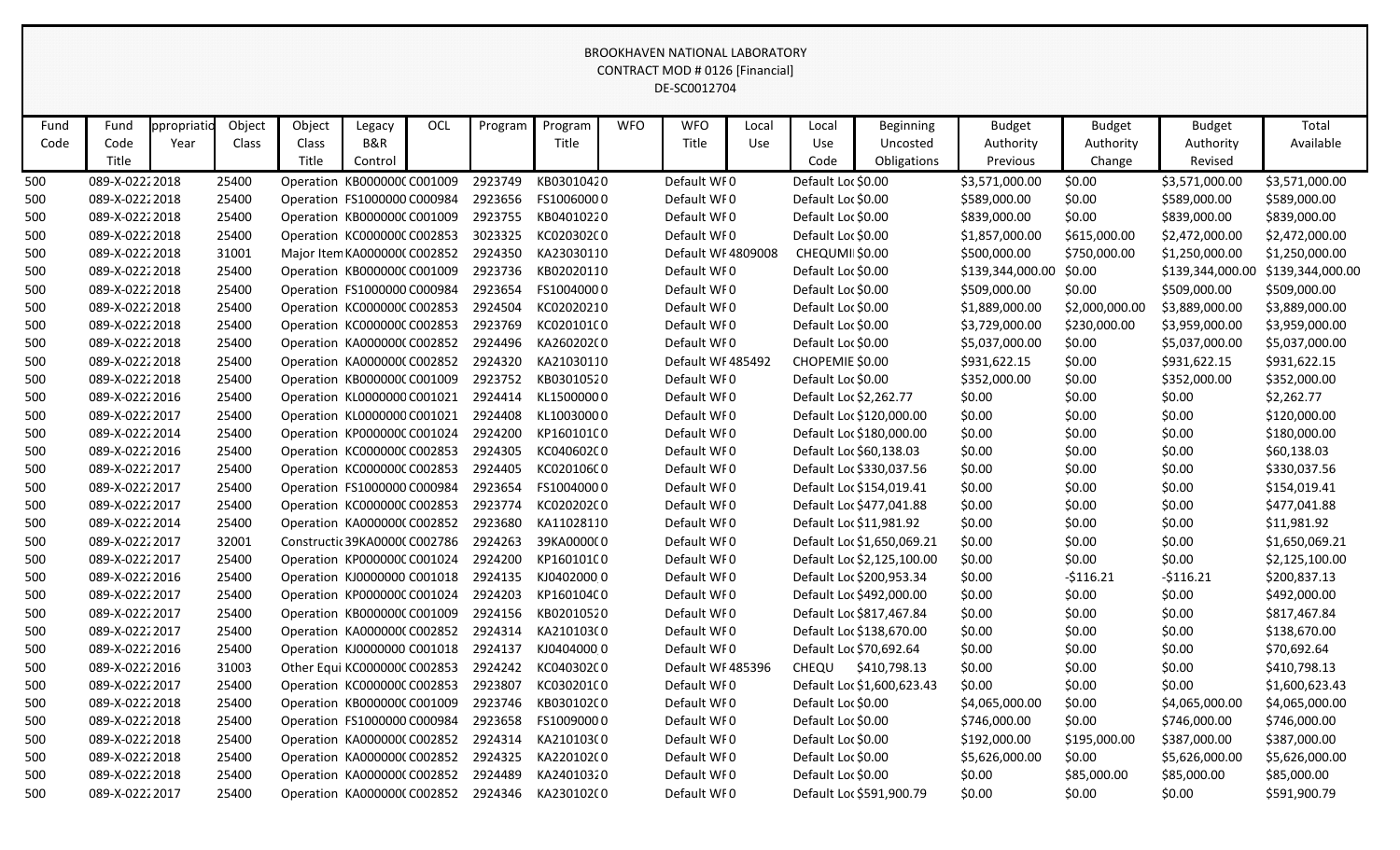|      |                 |             |        |                                    |         |     |         |            |            | <b>BROOKHAVEN NATIONAL LABORATORY</b><br>CONTRACT MOD # 0126 [Financial]<br>DE-SC0012704 |       |                      |                            |                  |                |                  |                  |
|------|-----------------|-------------|--------|------------------------------------|---------|-----|---------|------------|------------|------------------------------------------------------------------------------------------|-------|----------------------|----------------------------|------------------|----------------|------------------|------------------|
| Fund | Fund            | opropriatid | Object | Object                             | Legacy  | OCL | Program | Program    | <b>WFO</b> | <b>WFO</b>                                                                               | Local | Local                | <b>Beginning</b>           | <b>Budget</b>    | <b>Budget</b>  | <b>Budget</b>    | Total            |
| Code | Code            | Year        | Class  | Class                              | B&R     |     |         | Title      |            | Title                                                                                    | Use   | Use                  | Uncosted                   | Authority        | Authority      | Authority        | Available        |
|      | Title           |             |        | Title                              | Control |     |         |            |            |                                                                                          |       | Code                 | Obligations                | Previous         | Change         | Revised          |                  |
| 500  | 089-X-0222 2017 |             | 31001  | Major Item KA000000C C002852       |         |     | 2924320 | KA21030110 |            | Default WF485486                                                                         |       |                      | CHEQUMIE \$8,500,000.00    | \$0.00           | \$0.00         | \$0.00           | \$8,500,000.00   |
| 500  | 089-X-0222 2016 |             | 25400  | Operation KP000000CC001024         |         |     | 2924462 | KP170304C0 |            | Default WFO                                                                              |       |                      | Default Loc \$416,750.00   | \$0.00           | \$0.00         | \$0.00           | \$416,750.00     |
| 500  | 089-X-0222 2017 |             | 25400  | Operation KA000000C C002852        |         |     | 2924313 | KA210102(0 |            | Default WF0                                                                              |       |                      | Default Loc \$2,551,418.41 | \$0.00           | \$0.00         | \$0.00           | \$2,551,418.41   |
| 500  | 089-X-0222 2017 |             | 25400  | Operation KB000000C C001009        |         |     | 2923746 | KB030102C0 |            | Default WF0                                                                              |       |                      | Default Loc \$2,050,352.25 | \$0.00           | \$0.00         | \$0.00           | \$2,050,352.25   |
| 500  | 089-X-0222 2017 |             | 25400  | Operation KP000000CC001024         |         |     | 2924216 | KP170302C0 |            | Default WF0                                                                              |       |                      | Default Loc \$358,481.36   | \$0.00           | \$0.00         | \$0.00           | \$358,481.36     |
| 500  | 089-X-0222 2017 |             | 25400  | Operation KA000000C C002852        |         |     | 2924319 | KA210209(0 |            | Default WF0                                                                              |       |                      | Default Loc \$97,189.23    | \$0.00           | \$0.00         | \$0.00           | \$97,189.23      |
| 500  | 089-X-02222016  |             | 25400  | Operation KP000000CC001024         |         |     | 2924216 | KP170302C0 |            | Default WF0                                                                              |       |                      | Default Loc \$90,001.99    | \$0.00           | \$0.00         | \$0.00           | \$90,001.99      |
| 500  | 089-X-02222016  |             | 25400  | Operation KL0000000 C001021        |         |     | 2924408 | KL10030000 |            | Default WF0                                                                              |       |                      | Default Loc \$4,603.33     | \$0.00           | \$0.00         | \$0.00           | \$4,603.33       |
| 500  | 089-X-0222 2017 |             | 25400  | Operation KC000000C C002853        |         |     | 2924460 | KC03010500 |            | Default WF0                                                                              |       |                      | Default Loc \$379,501.80   | \$0.00           | \$0.00         | \$0.00           | \$379,501.80     |
| 500  | 089-X-0222 2017 |             | 25400  | Operation KP000000CC001024         |         |     | 2924462 | KP170304C0 |            | Default WF0                                                                              |       |                      | Default Loc \$1,431,000.00 | \$0.00           | \$0.00         | \$0.00           | \$1,431,000.00   |
| 500  | 089-X-0222 2017 |             | 25400  | Operation KB000000C C001009        |         |     | 2923721 | KB01010220 |            | Default WF0                                                                              |       |                      | Default Loc \$348,402.54   | \$0.00           | \$0.00         | \$0.00           | \$348,402.54     |
| 500  | 089-X-0222 2017 |             | 25400  | Operation KB000000C C001009        |         |     | 2923752 | KB03010520 |            | Default WF0                                                                              |       |                      | Default Loc \$367,444.68   | \$0.00           | \$0.00         | \$0.00           | \$367,444.68     |
| 500  | 089-X-0222 2015 |             | 25400  | Operation KC000000CC002853         |         |     | 2924232 | KC04010300 |            | Default WF0                                                                              |       | Default Loc \$783.45 |                            | $-5660.73$       | \$0.00         | $-5660.73$       | \$122.72         |
| 500  | 089-X-0222 2015 |             | 25400  | Operation KA000000C C002852        |         |     | 2924342 | KA22030120 |            | Default WF0                                                                              |       | Default Loc \$219.26 |                            | $-5219.26$       | \$0.00         | $-5219.26$       | \$0.00           |
| 500  | 089-X-0222 2016 |             | 25400  | Operation KA0000000 C002852        |         |     | 2924369 | KA25010220 |            | Default WF0                                                                              |       |                      | Default Loc \$490,519.01   | \$0.00           | \$0.00         | \$0.00           | \$490,519.01     |
| 500  | 089-X-0222 2014 |             | 25400  | Operation KA000000C C002852        |         |     | 2923681 | KA11028120 |            | Default WF0                                                                              |       |                      | Default Loc \$433,221.38   | \$0.00           | \$0.00         | \$0.00           | \$433,221.38     |
| 500  | 089-X-0222 2017 |             | 25400  | Operation KL0000000 C001021        |         |     | 2924406 | KL10010000 |            | Default WF0                                                                              |       |                      | Default Loc \$553,646.70   | \$0.00           | \$0.00         | \$0.00           | \$553,646.70     |
| 500  | 089-X-0222 2017 |             | 25400  | Operation KA000000C C002852        |         |     | 2924357 | KA24010210 |            | Default WF0                                                                              |       |                      | Default Loc \$120,000.00   | \$0.00           | \$0.00         | \$0.00           | \$120,000.00     |
| 500  | 089-X-0222 2018 |             | 32002  | General Pla KG0700000 C002925      |         |     | 2924416 | KG070100(0 |            | Default WFO                                                                              |       | Default Loc \$0.00   |                            | \$13,500,000.00  | \$0.00         | \$13,500,000.00  | \$13,500,000.00  |
| 500  | 089-X-0222 2018 |             | 32001  | Constructic 39KA0000C C002786      |         |     | 2924263 | 39KA000000 |            | Default WF0                                                                              |       | Default Loc \$0.00   |                            | \$3,900,000.00   | \$0.00         | \$3,900,000.00   | \$3,900,000.00   |
| 500  | 089-X-02222018  |             | 32001  | Constructic 39KG0100(C003087       |         |     | 2924481 | 39KG0100(0 |            | Default WF0                                                                              |       | Default Loc \$0.00   |                            | \$30,000,000.00  | \$0.00         | \$30,000,000.00  | \$30,000,000.00  |
| 500  | 089-X-0222 2018 |             | 25400  | Operation KB000000C C001009        |         |     | 2923721 | KB01010220 |            | Default WF0                                                                              |       | Default Loc \$0.00   |                            | \$2,289,000.00   | \$0.00         | \$2,289,000.00   | \$2,289,000.00   |
| 500  | 089-X-02222018  |             | 25400  | Operation KC000000CC002853         |         |     | 2923803 | KC03010200 |            | Default WF0                                                                              |       | Default Loc \$0.00   |                            | \$500,000.00     | \$0.00         | \$500,000.00     | \$500,000.00     |
| 500  | 089-X-0222 2018 |             | 25400  | Operation KC000000CC002853         |         |     | 2924233 | KC04010400 |            | Default WF0                                                                              |       | Default Loc \$0.00   |                            | \$102,411,000.00 | \$30,000.00    | \$102,441,000.00 | \$102,441,000.00 |
| 500  | 089-X-0222 2018 |             | 25400  | Operation FS1000000 C000984        |         |     | 2923655 | FS10050000 |            | Default WFO                                                                              |       | Default Loc \$0.00   |                            | \$3,372,000.00   | \$1,062,000.00 | \$4,434,000.00   | \$4,434,000.00   |
| 500  | 089-X-02222018  |             | 25400  | Operation KB000000C C001009        |         |     | 2924156 | KB02010520 |            | Default WF0                                                                              |       | Default Loc \$0.00   |                            | \$84,000.00      | \$0.00         | \$84,000.00      | \$84,000.00      |
| 500  | 089-X-02222018  |             | 25400  | Operation KA000000CC002852 2924371 |         |     |         | KA25010320 |            | Default WF0                                                                              |       | Default Loc \$0.00   |                            | \$1,490,000.00   | \$0.00         | \$1,490,000.00   | \$1,490,000.00   |
| 500  | 089-X-02222018  |             | 25400  | Operation FS1000000 C000984        |         |     | 2923657 | FS10070000 |            | Default WF0                                                                              |       | Default Loc \$0.00   |                            | \$709,000.00     | \$0.00         | \$709,000.00     | \$709,000.00     |
| 500  | 089-X-02222018  |             | 25400  | Operation KA0000000 C002852        |         |     | 2924313 | KA210102(0 |            | Default WF0                                                                              |       | Default Loc \$0.00   |                            | \$5,150,000.00   | \$150,000.00   | \$5,300,000.00   | \$5,300,000.00   |
| 500  | 089-X-02222018  |             | 25400  | Operation KC000000CC002853         |         |     | 2924192 | KC02070100 |            | Default WF0                                                                              |       | Default Loc \$0.00   |                            | \$0.00           | \$1,490,000.00 | \$1,490,000.00   | \$1,490,000.00   |
| 500  | 089-X-02222018  |             | 25400  | Operation KC000000CC002853         |         |     | 2924193 | KC03070100 |            | Default WF0                                                                              |       | Default Loc \$0.00   |                            | \$0.00           | \$1,857,130.00 | \$1,857,130.00   | \$1,857,130.00   |
| 500  | 089-X-0222 2017 |             | 25400  | Operation KA000000CC002852 2924317 |         |     |         | KA21020210 |            | Default WF0                                                                              |       |                      | Default Loc \$9,236,115.22 | \$0.00           | \$0.00         | \$0.00           | \$9,236,115.22   |
| 500  | 089-X-0222 2017 |             | 25400  | Operation KC000000C C002853        |         |     | 2924294 | KC020204C0 |            | Default WF0                                                                              |       |                      | Default Loc \$10,411.59    | \$0.00           | \$0.00         | \$0.00           | \$10,411.59      |
| 500  | 089-X-02222016  |             | 31001  | Major Item KA000000C C002852       |         |     | 2924320 | KA21030110 |            | Default WF485486                                                                         |       |                      | CHEQUMIE \$4,378,975.89    | \$0.00           | \$0.00         | \$0.00           | \$4,378,975.89   |
| 500  | 089-X-02222017  |             | 25400  | Operation KC000000CC002853 2923769 |         |     |         | KC020101C0 |            | Default WF0                                                                              |       |                      | Default Loc \$1,878,640.89 | \$0.00           | \$0.00         | \$0.00           | \$1,878,640.89   |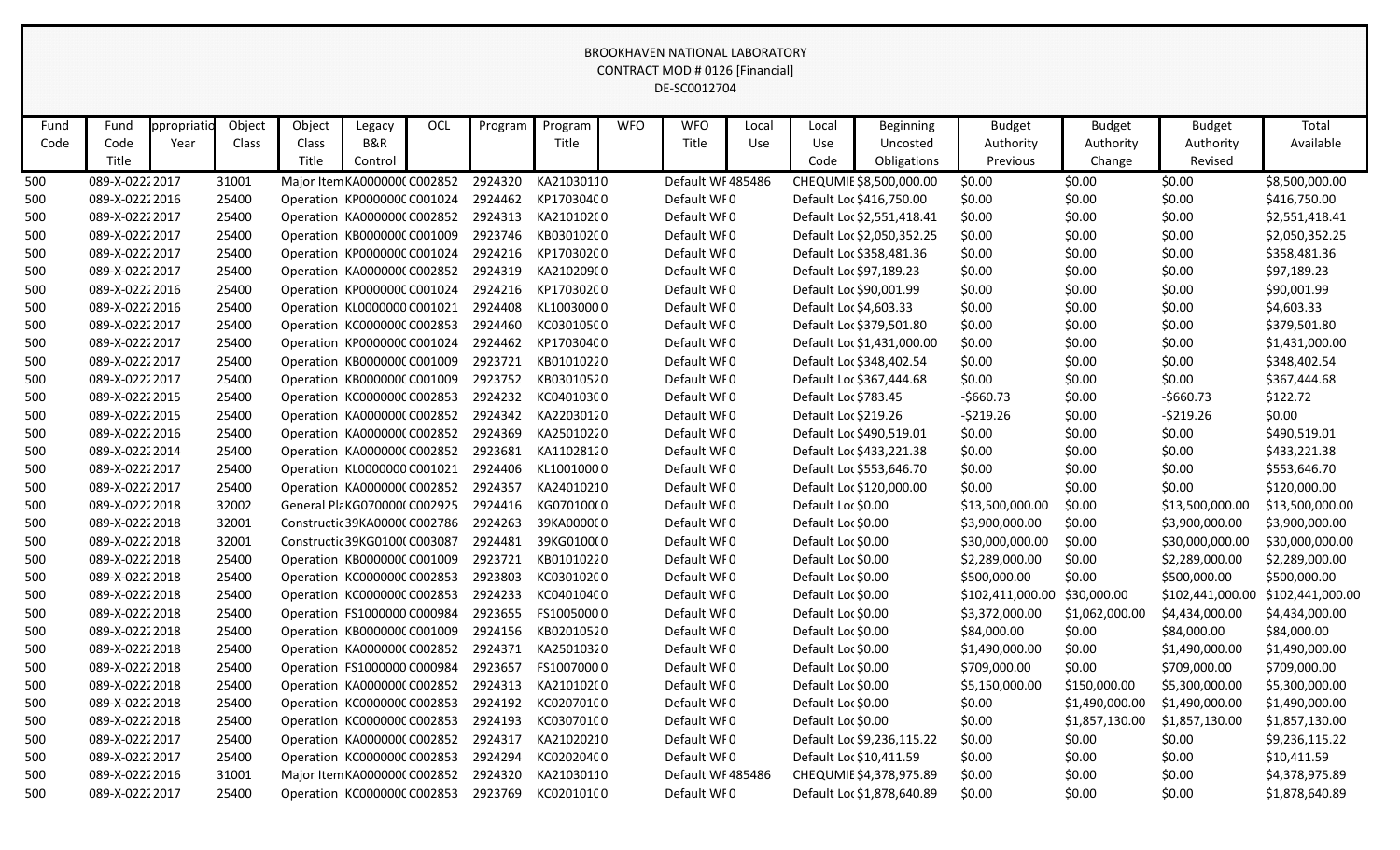|      |                |             |        |                              |         |     |         |                  |            | <b>BROOKHAVEN NATIONAL LABORATORY</b><br><b>CONTRACT MOD # 0126 [Financial]</b><br>DE-SC0012704 |       |                        |                            |                 |                |                 |                 |
|------|----------------|-------------|--------|------------------------------|---------|-----|---------|------------------|------------|-------------------------------------------------------------------------------------------------|-------|------------------------|----------------------------|-----------------|----------------|-----------------|-----------------|
|      |                |             |        |                              |         |     |         |                  |            |                                                                                                 |       |                        |                            |                 |                |                 |                 |
| Fund | Fund           | ppropriatio | Object | Object                       | Legacy  | OCL | Program | Program          | <b>WFO</b> | <b>WFO</b>                                                                                      | Local | Local                  | <b>Beginning</b>           | <b>Budget</b>   | <b>Budget</b>  | <b>Budget</b>   | Total           |
| Code | Code           | Year        | Class  | Class                        | B&R     |     |         | Title            |            | Title                                                                                           | Use   | Use                    | Uncosted                   | Authority       | Authority      | Authority       | Available       |
|      | Title          |             |        | Title                        | Control |     |         |                  |            |                                                                                                 |       | Code                   | Obligations                | Previous        | Change         | Revised         |                 |
| 500  | 089-X-02222017 |             | 25400  | Operation KP000000CC001024   |         |     | 2924211 | KP17010000       |            | Default WF0                                                                                     |       |                        | Default Loc \$1,194,416.20 | \$0.00          | \$71,864.00    | \$71,864.00     | \$1,266,280.20  |
| 500  | 089-X-02222015 |             | 25400  | Operation KP000000CC001024   |         |     | 2924417 | KP160600C0       |            | Default WF0                                                                                     |       |                        | Default Loc \$426,274.76   | \$0.00          | \$0.00         | \$0.00          | \$426,274.76    |
| 500  | 089-X-02222017 |             | 32003  | Accelerato KC000000C C002853 |         |     | 2924233 | KC04010400       |            | Default WF485395                                                                                |       | <b>CHAIP</b>           | \$1,800,000.00             | \$0.00          | \$0.00         | \$0.00          | \$1,800,000.00  |
| 500  | 089-X-02222017 |             | 25400  | Operation KB000000C C001009  |         |     | 2923755 | KB04010220       |            | Default WF0                                                                                     |       |                        | Default Loc \$257,562.78   | \$0.00          | \$0.00         | \$0.00          | \$257,562.78    |
| 500  | 089-X-02222011 |             | 25400  | Operation KP000000CC001024   |         |     | 2924206 | KP160202C0       |            | Default WF0                                                                                     |       |                        | Default Loc \$75,857.94    | $-52,470.58$    | \$0.00         | $-52,470.58$    | \$73,387.36     |
| 500  | 089-X-02222015 |             | 25400  | Operation KP000000CC001024   |         |     | 2924200 | KP160101C0       |            | Default WF0                                                                                     |       |                        | Default Loc \$180,000.00   | \$0.00          | \$0.00         | \$0.00          | \$180,000.00    |
| 500  | 089-X-02222018 |             | 25400  | Operation KA000000C C002852  |         |     | 2924346 | KA230102(0       |            | Default WF0                                                                                     |       | Default Loc \$0.00     |                            | \$1,275,000.00  | \$0.00         | \$1,275,000.00  | \$1,275,000.00  |
| 500  | 089-X-02222018 |             | 25400  | Operation FS1000000 C000984  |         |     | 2923653 | FS10020000       |            | Default WF0                                                                                     |       | Default Loc \$0.00     |                            | \$896,000.00    | \$0.00         | \$896,000.00    | \$896,000.00    |
| 500  | 089-X-02222018 |             | 25400  | Operation KA000000C C002852  |         |     | 2924317 | KA21020210       |            | Default WF0                                                                                     |       | Default Loc \$0.00     |                            | \$21,814,328.00 | \$0.00         | \$21,814,328.00 | \$21,814,328.00 |
| 500  | 089-X-02222016 |             | 25400  | Operation KP000000CC001024   |         |     | 2924200 | KP160101C0       |            | Default WF0                                                                                     |       | Default Loc \$0.00     |                            | \$521,900.65    | \$0.00         | \$521,900.65    | \$521,900.65    |
| 500  | 089-X-02222018 |             | 25400  | Operation KP000000CC001024   |         |     | 2924200 | KP160101C0       |            | Default WF0                                                                                     |       | Default Loc \$0.00     |                            | \$1,737,000.00  | \$0.00         | \$1,737,000.00  | \$1,737,000.00  |
| 500  | 089-X-02222012 |             | 25400  | Operation KA000000C C002852  |         |     | 2924034 | KA15020210       |            | Default WF0                                                                                     |       | Default Loc \$2,499.75 |                            | $-52,499.75$    | \$0.00         | $-52,499.75$    | \$0.00          |
| 500  | 089-X-02222009 |             | 25400  | Operation KB000000C C001009  |         |     | 2923741 | KB02810110       |            | Default WF0                                                                                     |       |                        | Default Loc \$267,025.04   | \$0.00          | \$0.00         | \$0.00          | \$267,025.04    |
| 500  | 089-X-02222017 |             | 25400  | Operation KA000000C C002852  |         |     | 2924369 | KA25010220       |            | Default WF0                                                                                     |       |                        | Default Loc \$250,000.00   | \$0.00          | \$0.00         | \$0.00          | \$250,000.00    |
| 500  | 089-X-02222015 |             | 25400  | Operation KA000000CC002852   |         |     | 2924313 | KA210102(0       |            | Default WF485474                                                                                |       |                        | CHOPEMIE \$43,502.97       | \$0.00          | \$0.00         | \$0.00          | \$43,502.97     |
| 500  | 089-X-02222016 |             | 25400  | Operation KA000000C C002852  |         |     | 2924357 | KA24010210       |            | Default WF0                                                                                     |       |                        | Default Loc \$13,031.12    | \$0.00          | \$0.00         | \$0.00          | \$13,031.12     |
| 500  | 089-X-02222016 |             | 31003  | Other Equi KB000000C C001009 |         |     | 2923737 | KB02020120       |            | Default WF485396                                                                                |       | CHEQU                  | \$494,483.56               | \$0.00          | \$0.00         | \$0.00          | \$494,483.56    |
| 500  | 089-X-02222014 |             | 25400  | Operation KC000000C C002853  |         |     | 2923794 | KC02810130       |            | Default WF0                                                                                     |       |                        | Default Loc \$165,193.55   | \$0.00          | \$0.00         | \$0.00          | \$165,193.55    |
| 500  | 089-X-02222017 |             | 32003  | Accelerato KB000000C C001009 |         |     | 2923736 | KB02020110       |            | Default WF485395                                                                                |       | <b>CHAIP</b>           | \$2,369,000.00             | \$0.00          | \$0.00         | \$0.00          | \$2,369,000.00  |
| 500  | 089-X-02222005 |             | 25400  | Operation KA000000C C002852  |         |     | 2923681 | KA11028120       |            | Default WF0                                                                                     |       |                        | Default Loc \$13,915.26    | \$0.00          | \$0.00         | \$0.00          | \$13,915.26     |
| 500  | 089-X-02222012 |             | 25400  | Operation KA000000C C002852  |         |     | 2923679 | KA110208(0       |            | Default WF0                                                                                     |       | Default Loc \$1,492.25 |                            | $-574.17$       | \$0.00         | $-574.17$       | \$1,418.08      |
| 500  | 089-X-02222011 |             | 31003  | Other Equi KC000000C C002853 |         |     | 3023325 | KC020302C0       |            | Default WF485396                                                                                |       | CHEQU                  | \$2,515.98                 | \$0.00          | \$0.00         | \$0.00          | \$2,515.98      |
| 500  | 089-X-02222016 |             | 25400  | Operation KC000000CC002853   |         |     | 2924192 | KC02070100       |            | Default WF0                                                                                     |       |                        | Default Loc \$308,303.74   | \$0.00          | \$0.00         | \$0.00          | \$308,303.74    |
| 500  | 089-X-02222017 |             | 25400  | Operation KC000000CC002853   |         |     | 2924447 | KC02130100       |            | Default WFO                                                                                     |       |                        | Default Loc \$2,875,000.00 | \$0.00          | \$0.00         | \$0.00          | \$2,875,000.00  |
| 500  | 089-X-02222016 |             | 31003  | Other Equi KB000000C C001009 |         |     | 2923736 | KB02020110       |            | Default WF485396                                                                                |       | CHEQU                  | \$756,638.70               | \$0.00          | \$0.00         | \$0.00          | \$756,638.70    |
| 500  | 089-X-02222017 |             | 25400  | Operation KC000000CC002853   |         |     | 2924472 | KC02010700       |            | Default WF0                                                                                     |       |                        | Default Loc \$595,500.79   | \$0.00          | \$0.00         | \$0.00          | \$595,500.79    |
| 500  | 089-X-02222018 |             | 25400  | Operation KJ0000000 C001018  |         |     | 2924474 | KJ04020100       |            | Default WF0                                                                                     |       | Default Loc \$0.00     |                            | \$750,000.00    | \$0.00         | \$750,000.00    | \$750,000.00    |
| 500  | 089-X-02222018 |             | 25400  | Operation KC000000CC002853   |         |     | 2924405 | KC02010600       |            | Default WF0                                                                                     |       | Default Loc \$0.00     |                            | \$3,100,000.00  | \$280,000.00   | \$3,380,000.00  | \$3,380,000.00  |
| 500  | 089-X-02222018 |             | 25400  | Operation KA0000000 C002852  |         |     | 2924320 | KA21030110       |            | Default WF485493                                                                                |       | CHOPEMIE \$0.00        |                            | \$9,315,000.00  | \$0.00         | \$9,315,000.00  | \$9,315,000.00  |
| 500  | 089-X-02222018 |             | 25400  | Operation KC000000CC002853   |         |     | 2924472 | KC02010700       |            | Default WF0                                                                                     |       | Default Loc \$0.00     |                            | \$2,300,000.00  | \$1,200,000.00 | \$3,500,000.00  | \$3,500,000.00  |
| 500  | 089-X-02222018 |             | 25400  | Operation KJ0000000 C001018  |         |     | 2924476 | KJ04030100       |            | Default WF0                                                                                     |       | Default Loc \$0.00     |                            | \$246,000.00    | \$0.00         | \$246,000.00    | \$246,000.00    |
| 500  | 089-X-02222018 |             | 31003  | Other Equi KB000000C C001009 |         |     | 2923737 | KB02020120       |            | Default WF 485396                                                                               |       | CHEQU                  | \$0.00                     | \$1,200,000.00  | \$0.00         | \$1,200,000.00  | \$1,200,000.00  |
| 500  | 089-X-02222018 |             | 25400  | Operation KA000000CC002852   |         |     | 2924358 | KA24010220       |            | Default WF0                                                                                     |       | Default Loc \$0.00     |                            | \$152,000.00    | \$0.00         | \$152,000.00    | \$152,000.00    |
| 500  | 089-X-02222018 |             | 25400  | Operation KA000000CC002852   |         |     | 2924355 | KA24010120       |            | Default WF0                                                                                     |       | Default Loc \$0.00     |                            | \$3,200,000.00  | \$0.00         | \$3,200,000.00  | \$3,200,000.00  |
| 510  | 089-X-02222018 |             | 25400  | Operation 4.56E+08 C003005   |         |     | 6600199 | 4561650214861091 |            | CHAGRRIKI0                                                                                      |       | Default Loc \$0.00     |                            | \$385,085.26    | \$15,823.30    | \$400,908.56    | \$400,908.56    |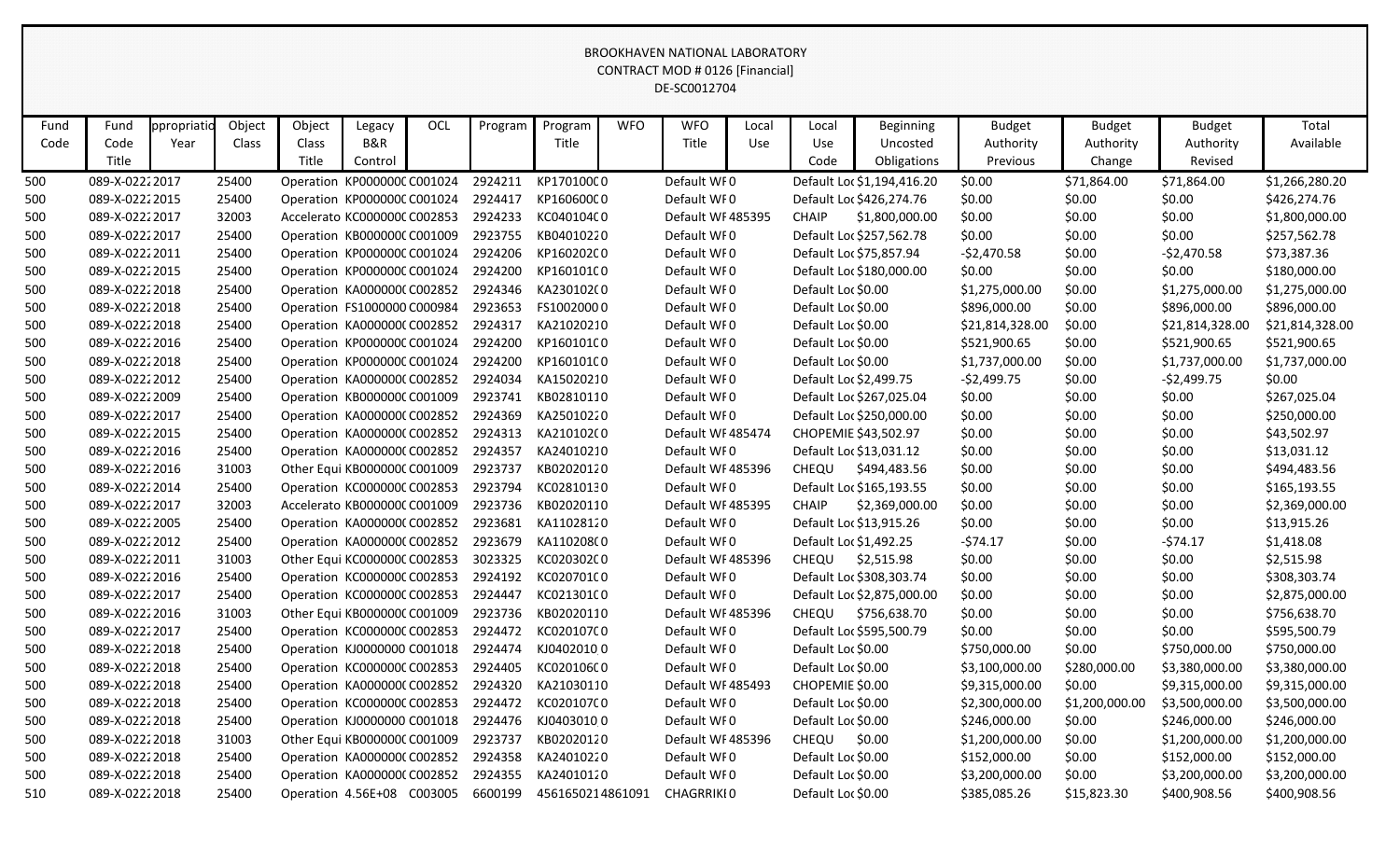| Fund | Fund            | ppropriatid | Object | Object                     | Legacy  | OCL                                | Program | Program          | <b>WFO</b> | <b>WFO</b>                 | Local | Local                  | <b>Beginning</b>         | <b>Budget</b>  | <b>Budget</b> | <b>Budget</b>  | Total          |
|------|-----------------|-------------|--------|----------------------------|---------|------------------------------------|---------|------------------|------------|----------------------------|-------|------------------------|--------------------------|----------------|---------------|----------------|----------------|
| Code | Code            | Year        | Class  | Class                      | B&R     |                                    |         | Title            |            | Title                      | Use   | Use                    | Uncosted                 | Authority      | Authority     | Authority      | Available      |
|      | Title           |             |        | Title                      | Control |                                    |         |                  |            |                            |       | Code                   | Obligations              | Previous       | Change        | Revised        |                |
| 510  | 089-X-02222018  |             | 25400  | Operation 4.56E+08         |         | C003005                            | 6600199 | 4561650214861014 |            | <b>CHAGR8400</b>           |       | Default Loc \$0.00     |                          | \$166,067.12   | \$11,740.27   | \$177,807.39   | \$177,807.39   |
| 510  | 089-X-02222018  |             | 25400  | Operation 4.56E+08         |         | C003005                            | 6600199 | 4561650214861004 |            | CHAGR8410                  |       | Default Loc \$0.00     |                          | \$44,930.10    | \$0.00        | \$44,930.10    | \$44,930.10    |
| 510  | 089-X-02222017  |             | 25400  | Operation 4.56E+08         |         | C003005                            | 6600199 | 4561650214860934 |            | CHAGR8730                  |       | Default Loc \$5,519.07 |                          | $-$169.32$     | \$0.00        | $-$169.32$     | \$5,349.75     |
| 510  | 089-X-0222 2017 |             | 25400  | Operation 4.56E+08         |         | C003005                            | 6600199 | 4561650214860747 |            | <b>CHAGR8710</b>           |       |                        | Default Loc \$94,245.21  | \$0.00         | \$0.00        | \$0.00         | \$94,245.21    |
| 510  | 089-X-02222017  |             | 25400  | Operation 4.56E+08 C003005 |         |                                    | 6600199 | 4561650214861036 |            | CHAGR8400                  |       |                        | Default Loc \$10,223.77  | $-5187.52$     | \$0.00        | $-5187.52$     | \$10,036.25    |
| 510  | 089-X-02222017  |             | 25400  | Operation 4.56E+08         |         | C003005                            | 6600199 | 4561650214861004 |            | CHAGR8410                  |       |                        | Default Loc \$14,968.90  | \$0.00         | \$0.00        | \$0.00         | \$14,968.90    |
| 510  | 089-X-02222017  |             | 25400  | Operation 4.56E+08         |         | C003005                            | 6600199 | 4561650214861014 |            | CHAGR8400                  |       |                        | Default Loc \$23,840.15  | \$0.00         | \$0.00        | \$0.00         | \$23,840.15    |
| 511  | 089-X-02222017  |             | 25400  | Operation 4.56E+08         |         | C003005                            | 6600146 | 4561600314861027 |            | CHAGR8400                  |       |                        | Default Loc \$22,087.45  | $-50.03$       | \$0.00        | $-50.03$       | \$22,087.42    |
| 511  | 089-X-0222 2017 |             | 25400  | Operation 4.56E+08 C003005 |         |                                    | 6600146 | 4561600314861043 |            | CHAGR8410                  |       |                        | Default Loc \$110,437.28 | $-50.16$       | \$0.00        | $-50.16$       | \$110,437.12   |
| 511  | 089-X-02222017  |             | 25400  | Operation 4.56E+08 C003005 |         |                                    | 6600146 | 4561600314861009 |            | CHAGR8410                  |       | Default Loc \$7,036.36 |                          | \$0.00         | \$0.00        | \$0.00         | \$7,036.36     |
| 511  | 089-X-02222017  |             | 25400  | Operation 4.56E+08         |         | C003005                            | 6600146 | 4561600314861031 |            | CHAGR8400                  |       |                        | Default Loc \$20,000.00  | -\$2,495.26    | \$0.00        | $-52,495.26$   | \$17,504.74    |
| 511  | 089-X-02222014  |             | 25400  | Operation 4.56E+08         |         | C003005                            | 6600146 | 4561600314860840 |            | <b>CHAGR8720</b>           |       | Default Loc \$0.96     |                          | $-50.96$       | \$0.00        | $-50.96$       | \$0.00         |
| 511  | 089-X-02222018  |             | 25400  | Operation 4.56E+08 C003005 |         |                                    | 6600146 | 4561600314861075 |            | CHAGR8430                  |       | Default Loc \$0.00     |                          | \$29,770.61    | \$796.89      | \$30,567.50    | \$30,567.50    |
| 511  | 089-X-02222018  |             | 25400  | Operation 4.56E+08 C003005 |         |                                    | 6600146 | 4561600314861033 |            | CHAGR8400                  |       | Default Loc \$0.00     |                          | \$37,346.38    | \$0.00        | \$37,346.38    | \$37,346.38    |
| 511  | 089-X-02222018  |             | 25400  | Operation 4.56E+08 C003005 |         |                                    | 6600146 | 4561600314861080 |            | CHAGR8430                  |       | Default Loc \$0.00     |                          | \$81,213.68    | \$0.00        | \$81,213.68    | \$81,213.68    |
| 511  | 089-X-02222018  |             | 25400  | Operation 4.56E+08         |         | C003005                            | 6600146 | 4561600314861090 |            | CHAGR8430                  |       | Default Loc \$0.00     |                          | \$115,860.00   | \$0.00        | \$115,860.00   | \$115,860.00   |
| 511  | 089-X-02222018  |             | 25400  | Operation 4.56E+08 C003005 |         |                                    | 6600146 | 4561600314861068 |            | CHAGR8420                  |       | Default Loc \$0.00     |                          | \$34,342.29    | \$0.00        | \$34,342.29    | \$34,342.29    |
| 511  | 089-X-02222018  |             | 25400  | Operation 4.56E+08 C003005 |         |                                    | 6600147 | 4561600324861061 |            | CHAGR8420                  |       | Default Loc \$0.00     |                          | \$33,131.18    | \$0.00        | \$33,131.18    | \$33,131.18    |
| 511  | 089-X-02222018  |             | 25400  | Operation 4.56E+08 C003005 |         |                                    | 6600146 | 4561600314861023 |            | CHAGR8400                  |       | Default Loc \$0.00     |                          | \$131,460.88   | \$0.00        | \$131,460.88   | \$131,460.88   |
| 511  | 089-X-02222018  |             | 25400  | Operation 4.56E+08 C003005 |         |                                    | 6600146 | 4561600314861071 |            | CHAGR8420                  |       | Default Loc \$0.00     |                          | \$15,000.00    | \$0.00        | \$15,000.00    | \$15,000.00    |
| 511  | 089-X-02222018  |             | 25400  | Operation 4.56E+08         |         | C003005                            | 6600146 | 4561600314861077 |            | CHAGR8430                  |       | Default Loc \$0.00     |                          | \$6,886.61     | \$0.00        | \$6,886.61     | \$6,886.61     |
| 511  | 089-X-02222017  |             | 25400  | Operation 4.56E+08 C003005 |         |                                    | 6600147 | 4561600324860813 |            | <b>CHAGR8720</b>           |       |                        | Default Loc \$77,323.17  | \$0.00         | \$0.00        | \$0.00         | \$77,323.17    |
| 511  | 089-X-02222017  |             | 25400  | Operation 4.56E+08 C003005 |         |                                    | 6600146 | 4561600314860977 |            | <b>CHAGR8730</b>           |       | Default Loc \$5,748.27 |                          | \$0.00         | \$0.00        | \$0.00         | \$5,748.27     |
| 511  | 089-X-0222 2017 |             | 25400  | Operation 4.56E+08 C003005 |         |                                    | 6600146 | 4561600314861026 |            | CHAGR8400                  |       | Default Loc \$2,069.60 |                          | $-52,243.82$   | \$0.00        | $-52,243.82$   | $-5174.22$     |
| 511  | 089-X-02222017  |             | 25400  | Operation 4.56E+08 C003005 |         |                                    | 6600146 | 4561600314861028 |            | CHAGR8410                  |       | Default Loc \$336.15   |                          | $-5336.15$     | \$0.00        | $-5336.15$     | \$0.00         |
| 511  | 089-X-02222017  |             | 25400  | Operation 4.56E+08         |         | C003005                            | 6600146 | 4561600314860989 |            | CHAGR8400                  |       | Default Loc \$1,582.55 |                          | -\$53.90       | \$0.00        | $-$ \$53.90    | \$1,528.65     |
| 511  | 089-X-02222017  |             | 25400  | Operation 4.56E+08 C003005 |         |                                    | 6600146 | 4561600314860748 |            | CHAGR8710                  |       | Default Loc \$658.25   |                          | $-5658.25$     | \$0.00        | $-5658.25$     | \$0.00         |
| 511  | 089-X-02222017  |             | 25400  |                            |         | Operation 4.56E+08 C003005 6600147 |         |                  |            | 4561600324860978 CHAGR8730 |       |                        | Default Loc \$12,052.71  | $-$12,052.71$  | \$0.00        | -\$12,052.71   | \$0.00         |
| 511  | 089-X-02222018  |             | 25400  | Operation 4.56E+08 C003005 |         |                                    | 6600146 | 4561600314861020 |            | CHAGR8400                  |       | Default Loc \$0.00     |                          | \$194,426.91   | \$0.00        | \$194,426.91   | \$194,426.91   |
| 511  | 089-X-02222018  |             | 25400  | Operation 4.56E+08 C003005 |         |                                    | 6600147 | 4561600324861032 |            | CHAGR8410                  |       | Default Loc \$0.00     |                          | \$116,211.71   | \$0.00        | \$116,211.71   | \$116,211.71   |
| 511  | 089-X-02222018  |             | 25400  | Operation 4.56E+08 C003005 |         |                                    | 6600146 | 4561600314861022 |            | CHAGR8410                  |       | Default Loc \$0.00     |                          | \$7,555,318.43 | \$709,739.85  | \$8,265,058.28 | \$8,265,058.28 |
| 511  | 089-X-02222018  |             | 25400  | Operation 4.56E+08 C003005 |         |                                    | 6600146 | 4561600314861053 |            | CHAGR8420                  |       | Default Loc \$0.00     |                          | \$126,258.00   | \$40,000.00   | \$166,258.00   | \$166,258.00   |
| 511  | 089-X-02222018  |             | 25400  | Operation 4.56E+08 C003005 |         |                                    | 6600146 | 4561600314861062 |            | CHAGR8420                  |       | Default Loc \$0.00     |                          | \$43,689.32    | $-5122.80$    | \$43,566.52    | \$43,566.52    |
| 511  | 089-X-02222018  |             | 25400  | Operation 4.56E+08 C003005 |         |                                    | 6600146 | 4561600314861056 |            | CHAGR8400                  |       | Default Loc \$0.00     |                          | \$286,407.77   | \$0.00        | \$286,407.77   | \$286,407.77   |
| 511  | 089-X-02222017  |             | 25400  | Operation 4.56E+08 C003005 |         |                                    | 6600147 | 4561600324801577 |            | CH AGR8780                 |       |                        | Default Loc \$54,993.37  | \$0.00         | \$0.00        | \$0.00         | \$54,993.37    |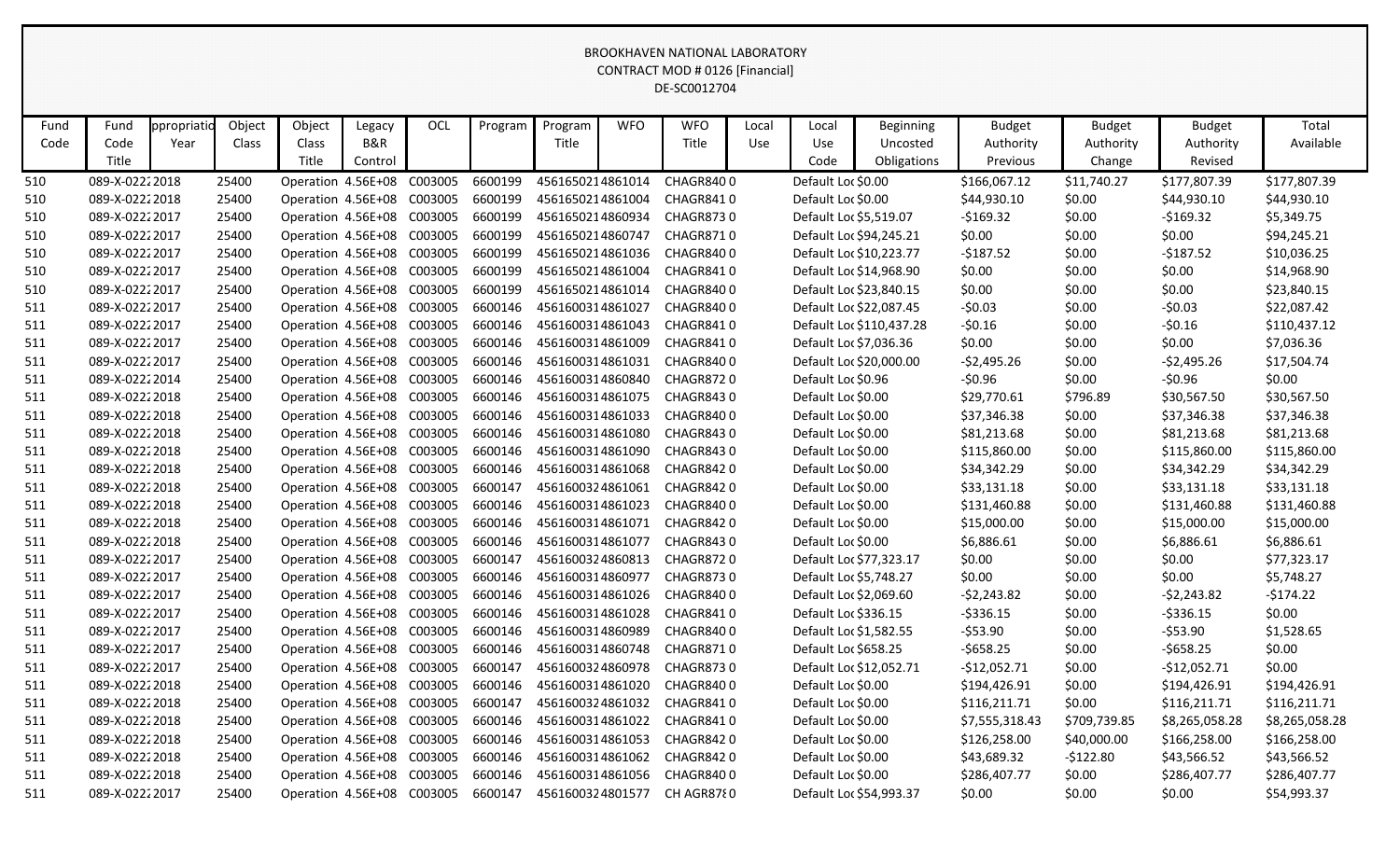| Fund | Fund            | ppropriatic | Object | Object                     | Legacy  | OCL                        | Program | Program          | <b>WFO</b> | <b>WFO</b>                                                    | Local | Local                  | <b>Beginning</b>        | <b>Budget</b> | <b>Budget</b> | <b>Budget</b> | Total        |
|------|-----------------|-------------|--------|----------------------------|---------|----------------------------|---------|------------------|------------|---------------------------------------------------------------|-------|------------------------|-------------------------|---------------|---------------|---------------|--------------|
| Code | Code            | Year        | Class  | Class                      | B&R     |                            |         | Title            |            | Title                                                         | Use   | Use                    | Uncosted                | Authority     | Authority     | Authority     | Available    |
|      | Title           |             |        | Title                      | Control |                            |         |                  |            |                                                               |       | Code                   | Obligations             | Previous      | Change        | Revised       |              |
| 511  | 089-X-02222017  |             | 25400  | Operation 4.56E+08         |         | C003005                    | 6600146 | 4561600314860946 |            | <b>CHAGR8730</b>                                              |       |                        | Default Loc \$75,847.99 | \$0.00        | \$0.00        | \$0.00        | \$75,847.99  |
| 511  | 089-X-0222 2017 |             | 25400  | Operation 4.56E+08 C003005 |         |                            | 6600147 | 4561600324861001 |            | <b>CHAGR8410</b>                                              |       | Default Loc \$868.67   |                         | $-5868.67$    | \$0.00        | $-$ \$868.67  | \$0.00       |
| 511  | 089-X-02222018  |             | 25400  | Operation 4.56E+08 C003005 |         |                            | 6600146 | 4561600314860971 |            | CHAGR8730                                                     |       | Default Loc \$0.00     |                         | \$8,509.23    | \$0.00        | \$8,509.23    | \$8,509.23   |
| 511  | 089-X-0222 2018 |             | 25400  | Operation 4.56E+08         |         | C003005                    | 6600146 | 4561600314861089 |            | CHAGR8430                                                     |       | Default Loc \$0.00     |                         | \$29,320.39   | \$0.00        | \$29,320.39   | \$29,320.39  |
| 511  | 089-X-02222018  |             | 25400  | Operation 4.56E+08 C003005 |         |                            | 6600146 | 4561600314861102 |            | <b>CHAGR8430</b>                                              |       | Default Loc \$0.00     |                         | \$12,160.19   | \$0.00        | \$12,160.19   | \$12,160.19  |
| 511  | 089-X-02222018  |             | 25400  | Operation 4.56E+08 C003005 |         |                            | 6600146 | 4561600314861092 |            | CHAGR8430                                                     |       | Default Loc \$0.00     |                         | \$10,000.00   | \$0.00        | \$10,000.00   | \$10,000.00  |
| 511  | 089-X-02222018  |             | 25400  | Operation 4.56E+08 C003005 |         |                            | 6600146 | 4561600314861058 |            | CHAGR8430                                                     |       | Default Loc \$0.00     |                         | \$44,967.17   | \$0.00        | \$44,967.17   | \$44,967.17  |
| 511  | 089-X-02222018  |             | 25400  | Operation 4.56E+08 C003005 |         |                            | 6600146 | 4561600314860686 |            | CHAGR8780                                                     |       | Default Loc \$0.00     |                         | \$264,550.00  | \$0.00        | \$264,550.00  | \$264,550.00 |
| 511  | 089-X-0222 2018 |             | 25400  | Operation 4.56E+08 C003005 |         |                            | 6600146 | 4561600314861107 |            | CHAGR8430                                                     |       | Default Loc \$0.00     |                         | \$56,139.42   | \$0.00        | \$56,139.42   | \$56,139.42  |
| 511  | 089-X-02222015  |             | 25400  | Operation 4.56E+08 C003005 |         |                            | 6600146 | 4561600314860880 |            | <b>CHAGR8720</b>                                              |       | Default Loc \$8,195.24 |                         | \$0.00        | \$0.00        | \$0.00        | \$8,195.24   |
| 511  | 089-X-02222017  |             | 25400  | Operation 4.56E+08 C003005 |         |                            | 6600146 | 4561600314860936 |            | CHAGR8720                                                     |       | Default Loc \$8,423.32 |                         | \$0.00        | \$0.00        | \$0.00        | \$8,423.32   |
| 511  | 089-X-0222 2017 |             | 25400  | Operation 4.56E+08 C003005 |         |                            | 6600146 | 4561600314860986 |            | CHAGR8400                                                     |       | Default Loc \$288.29   |                         | $-5288.29$    | \$0.00        | $-5288.29$    | \$0.00       |
| 511  | 089-X-02222017  |             | 25400  | Operation 4.56E+08 C003005 |         |                            | 6600147 | 4561600324860874 |            | <b>CHAGR8720</b>                                              |       |                        | Default Loc \$38,881.13 | \$0.00        | \$0.00        | \$0.00        | \$38,881.13  |
| 511  | 089-X-0222 2017 |             | 25400  | Operation 4.56E+08 C003005 |         |                            | 6600146 | 4561600314861017 |            | CHAGR8410                                                     |       | Default Loc \$3,315.04 |                         | \$0.00        | \$0.00        | \$0.00        | \$3,315.04   |
| 511  | 089-X-02222017  |             | 25400  | Operation 4.56E+08 C003005 |         |                            | 6600146 | 4561600314861029 |            | CHAGR8400                                                     |       | Default Loc \$1,721.51 |                         | $-51,721.51$  | \$0.00        | $-51,721.51$  | \$0.00       |
| 511  | 089-X-02222017  |             | 25400  | Operation 4.56E+08         |         | C003005                    | 6600146 | 4561600314860949 |            | <b>CHAGR8730</b>                                              |       |                        | Default Loc \$10,245.93 | \$0.00        | \$0.00        | \$0.00        | \$10,245.93  |
| 511  | 089-X-0222 2017 |             | 25400  | Operation 4.56E+08         |         | C003005                    | 6600147 | 4561600324861040 |            | CHAGR8410                                                     |       |                        | Default Loc \$22,694.53 | $-521,844.66$ | $-5260.56$    | $-522,105.22$ | \$589.31     |
| 511  | 089-X-02222017  |             | 25400  | Operation 4.56E+08 C003005 |         |                            | 6600146 | 4561600314861021 |            | CHAGR8400                                                     |       |                        | Default Loc \$11,323.36 | \$0.00        | \$0.00        | \$0.00        | \$11,323.36  |
| 511  | 089-X-0222 2017 |             | 25400  | Operation 4.56E+08         |         | C003005                    | 6600146 | 4561600314861023 |            | CHAGR8400                                                     |       |                        | Default Loc \$70,749.31 | \$0.00        | \$0.00        | \$0.00        | \$70,749.31  |
| 511  | 089-X-02222018  |             | 25400  | Operation 4.56E+08 C003005 |         |                            | 6600146 | 4561600314860969 |            | <b>CHAGR8730</b>                                              |       | Default Loc \$0.00     |                         | \$135,832.12  | \$0.00        | \$135,832.12  | \$135,832.12 |
| 511  | 089-X-02222018  |             | 25400  | Operation 4.56E+08         |         | C003005                    | 6600147 | 4561600324861074 |            | CHAGR8420                                                     |       | Default Loc \$0.00     |                         | \$45,946.77   | \$0.00        | \$45,946.77   | \$45,946.77  |
| 511  | 089-X-02222018  |             | 25400  | Operation 4.56E+08         |         | C003005                    | 6600146 | 4561600314861079 |            | CHAGR8430                                                     |       | Default Loc \$0.00     |                         | \$103,310.70  | \$0.00        | \$103,310.70  | \$103,310.70 |
| 511  | 089-X-02222018  |             | 25400  | Operation 4.56E+08 C003005 |         |                            | 6600146 | 4561600314861096 |            | CHAGR8430                                                     |       | Default Loc \$0.00     |                         | \$91,831.73   | \$0.00        | \$91,831.73   | \$91,831.73  |
| 511  | 089-X-02222018  |             | 25400  | Operation 4.56E+08         |         | C003005                    | 6600146 | 4561600314861088 |            | CHAGR8430                                                     |       | Default Loc \$0.00     |                         | \$229,579.42  | \$0.00        | \$229,579.42  | \$229,579.42 |
| 511  | 089-X-02222018  |             | 25400  | Operation 4.56E+08         |         | C003005                    | 6600147 | 4561600324801577 |            | CH AGR8780                                                    |       | Default Loc \$0.00     |                         | \$50,485.44   | \$0.00        | \$50,485.44   | \$50,485.44  |
| 511  | 089-X-02222017  |             | 25400  | Operation 4.56E+08         |         | C003005                    | 6600147 | 4561600324860975 |            | CHAGR8730                                                     |       | Default Loc \$5,204.80 |                         | $-5265.74$    | \$0.00        | $-5265.74$    | \$4,939.06   |
| 511  | 089-X-02222017  |             | 25400  | Operation 4.56E+08         |         | C003005                    | 6600146 | 4561600314861044 |            | CHAGR8410                                                     |       | Default Loc \$0.03     |                         | $-50.03$      | \$0.00        | $-50.03$      | \$0.00       |
| 511  | 089-X-0222 2017 |             | 25400  |                            |         |                            |         |                  |            | Operation 4.56E+08 C003005 6600146 4561600314860982 CHAGR8400 |       |                        | Default Loc \$36,317.18 | \$0.00        | $-$1,176.92$  | $-51,176.92$  | \$35,140.26  |
| 511  | 089-X-0222 2017 |             | 25400  |                            |         | Operation 4.56E+08 C003005 | 6600146 | 4561600314861047 |            | CHAGR8410                                                     |       | Default Loc \$552.18   |                         | $-5552.18$    | \$0.00        | $-5552.18$    | \$0.00       |
| 511  | 089-X-0222 2017 |             | 25400  | Operation 4.56E+08 C003005 |         |                            | 6600147 | 4561600324861032 |            | CHAGR8410                                                     |       |                        | Default Loc \$25,541.67 | \$0.00        | \$0.00        | \$0.00        | \$25,541.67  |
| 511  | 089-X-02222016  |             | 25400  | Operation 4.56E+08 C003005 |         |                            | 6600146 | 4561600314860880 |            | CHAGR8720                                                     |       | Default Loc \$3,397.00 |                         | \$0.00        | \$0.00        | \$0.00        | \$3,397.00   |
| 511  | 089-X-02222017  |             | 25400  | Operation 4.56E+08 C003005 |         |                            | 6600147 | 4561600324860800 |            | CHAGR8710                                                     |       | Default Loc \$683.29   |                         | \$0.00        | \$0.00        | \$0.00        | \$683.29     |
| 511  | 089-X-02222018  |             | 25400  | Operation 4.56E+08 C003005 |         |                            | 6600147 | 4561600324861065 |            | CHAGR8420                                                     |       | Default Loc \$0.00     |                         | \$194,174.76  | \$153,815.53  | \$347,990.29  | \$347,990.29 |
| 511  | 089-X-02222018  |             | 25400  | Operation 4.56E+08 C003005 |         |                            | 6600146 | 4561600314861070 |            | CHAGR8420                                                     |       | Default Loc \$0.00     |                         | \$13,348.31   | \$0.00        | \$13,348.31   | \$13,348.31  |
| 511  | 089-X-02222018  |             | 25400  | Operation 4.56E+08 C003005 |         |                            | 6600146 | 4561600314861066 |            | CHAGR8420                                                     |       | Default Loc \$0.00     |                         | \$287,363.22  | \$0.00        | \$287,363.22  | \$287,363.22 |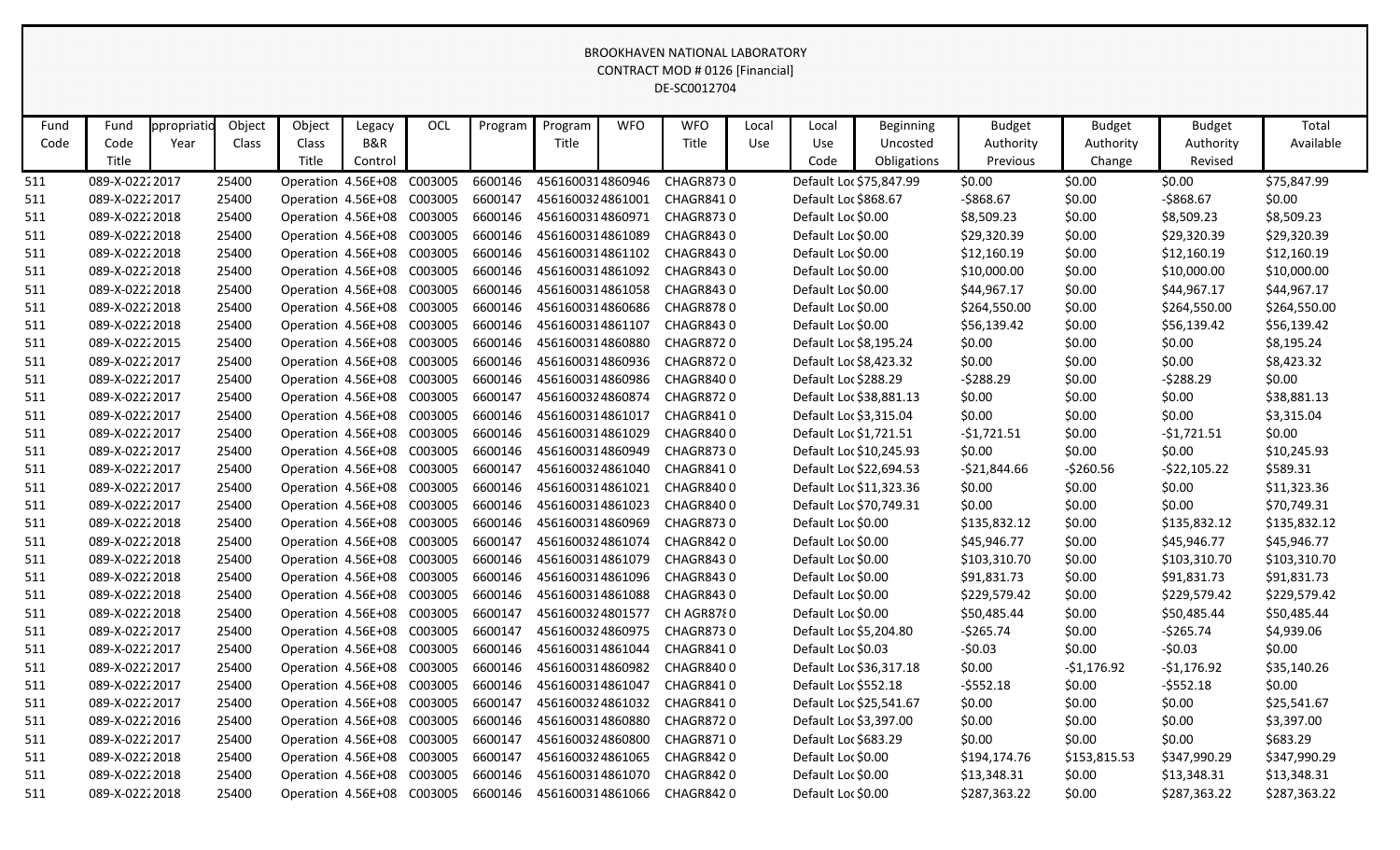| Fund | Fund            | ppropriatio | Object | Object                     | Legacy  | OCL                                | Program | Program          | <b>WFO</b> | <b>WFO</b>       | Local      | Local                  | <b>Beginning</b>           | <b>Budget</b> | <b>Budget</b> | <b>Budget</b> | Total          |
|------|-----------------|-------------|--------|----------------------------|---------|------------------------------------|---------|------------------|------------|------------------|------------|------------------------|----------------------------|---------------|---------------|---------------|----------------|
| Code | Code            | Year        | Class  | Class                      | B&R     |                                    |         | Title            |            | Title            | <b>Use</b> | Use                    | Uncosted                   | Authority     | Authority     | Authority     | Available      |
|      | Title           |             |        | Title                      | Control |                                    |         |                  |            |                  |            | Code                   | Obligations                | Previous      | Change        | Revised       |                |
| 511  | 089-X-02222018  |             | 25400  | Operation 4.56E+08         |         | C003005                            | 6600146 | 4561600314861059 |            | CHAGR8420        |            | Default Loc \$0.00     |                            | \$5,521.87    | \$0.00        | \$5,521.87    | \$5,521.87     |
| 511  | 089-X-02222018  |             | 25400  | Operation 4.56E+08 C003005 |         |                                    | 6600146 | 4561600314861101 |            | CHAGR8430        |            | Default Loc \$0.00     |                            | \$43,689.32   | \$0.00        | \$43,689.32   | \$43,689.32    |
| 511  | 089-X-02222018  |             | 25400  | Operation 4.56E+08 C003005 |         |                                    | 6600146 | 4561600314861072 |            | CHAGR8420        |            | Default Loc \$0.00     |                            | \$5,000.00    | \$0.00        | \$5,000.00    | \$5,000.00     |
| 511  | 089-X-02222018  |             | 25400  | Operation 4.56E+08 C003005 |         |                                    | 6600146 | 4561600314860936 |            | CHAGR8720        |            | Default Loc \$0.00     |                            | \$5,643.32    | \$356.75      | \$6,000.07    | \$6,000.07     |
| 511  | 089-X-02222018  |             | 25400  | Operation 4.56E+08 C003005 |         |                                    | 6600147 | 4561600324861076 |            | CHAGR8430        |            | Default Loc \$0.00     |                            | \$910,746.51  | \$87,943.86   | \$998,690.37  | \$998,690.37   |
| 511  | 089-X-02222017  |             | 25400  | Operation 4.56E+08         |         | C003005                            | 6600146 | 4561600314860971 |            | <b>CHAGR8730</b> |            |                        | Default Loc \$51,738.93    | \$0.00        | \$0.00        | \$0.00        | \$51,738.93    |
| 511  | 089-X-0222 2017 |             | 25400  | Operation 4.56E+08 C003005 |         |                                    | 6600146 | 4561600314860928 |            | <b>CHAGR8730</b> |            |                        | Default Loc \$95,137.44    | \$0.00        | \$0.00        | \$0.00        | \$95,137.44    |
| 511  | 089-X-0222 2016 |             | 25400  | Operation 4.56E+08 C003005 |         |                                    | 6600146 | 4561600314860686 |            | CHAGR8780        |            |                        | Default Loc \$19,755.50    | \$0.00        | \$0.00        | \$0.00        | \$19,755.50    |
| 511  | 089-X-0222 2017 |             | 25400  | Operation 4.56E+08 C003005 |         |                                    | 6600146 | 4561600314860969 |            | <b>CHAGR8730</b> |            |                        | Default Loc \$47,519.68    | \$0.00        | \$0.00        | \$0.00        | \$47,519.68    |
| 511  | 089-X-02222017  |             | 25400  | Operation 4.56E+08 C003005 |         |                                    | 6600146 | 4561600314861046 |            | CHAGR8410        |            |                        | Default Loc \$11,250.00    | \$0.00        | \$0.00        | \$0.00        | \$11,250.00    |
| 511  | 089-X-02222017  |             | 25400  | Operation 4.56E+08         |         | C003005                            | 6600146 | 4561600314861053 |            | CHAGR8420        |            |                        | Default Loc \$25,000.00    | \$0.00        | \$0.00        | \$0.00        | \$25,000.00    |
| 511  | 089-X-0222 2017 |             | 25400  | Operation 4.56E+08 C003005 |         |                                    | 6600146 | 4561600314861042 |            | CHAGR8400        |            | Default Loc \$17.49    |                            | $-517.49$     | \$0.00        | $-517.49$     | \$0.00         |
| 511  | 089-X-02222017  |             | 25400  | Operation 4.56E+08         |         | C003005                            | 6600146 | 4561600314861030 |            | CHAGR8400        |            | Default Loc \$1,696.16 |                            | \$0.00        | \$0.00        | \$0.00        | \$1,696.16     |
| 511  | 089-X-0222 2016 |             | 25400  | Operation 4.56E+08 C003005 |         |                                    | 6600146 | 4561600314860931 |            | CHAGR8720        |            | Default Loc \$5,157.98 |                            | $-551.02$     | \$0.00        | $-551.02$     | \$5,106.96     |
| 511  | 089-X-02222017  |             | 25400  | Operation 4.56E+08 C003005 |         |                                    | 6600146 | 4561600314861020 |            | CHAGR8400        |            |                        | Default Loc \$34,126.87    | \$0.00        | \$0.00        | \$0.00        | \$34,126.87    |
| 511  | 089-X-02222017  |             | 25400  | Operation 4.56E+08         |         | C003005                            | 6600146 | 4561600314861022 |            | CHAGR8410        |            |                        | Default Loc \$2,641,348.88 | \$0.00        | \$0.00        | \$0.00        | \$2,641,348.88 |
| 511  | 089-X-02222018  |             | 25400  | Operation 4.56E+08 C003005 |         |                                    | 6600146 | 4561600314861098 |            | CHAGR8430        |            | Default Loc \$0.00     |                            | \$34,951.46   | \$0.00        | \$34,951.46   | \$34,951.46    |
| 511  | 089-X-02222018  |             | 25400  | Operation 4.56E+08         |         | C003005                            | 6600146 | 4561600314861046 |            | CHAGR8410        |            | Default Loc \$0.00     |                            | \$33,750.00   | \$0.00        | \$33,750.00   | \$33,750.00    |
| 511  | 089-X-02222018  |             | 25400  | Operation 4.56E+08         |         | C003005                            | 6600146 | 4561600314861087 |            | CHAGR8430        |            | Default Loc \$0.00     |                            | \$2,500.00    | \$0.00        | \$2,500.00    | \$2,500.00     |
| 511  | 089-X-02222018  |             | 25400  | Operation 4.56E+08 C003005 |         |                                    | 6600146 | 4561600314861063 |            | CHAGR8420        |            | Default Loc \$0.00     |                            | \$22,087.46   | \$0.00        | \$22,087.46   | \$22,087.46    |
| 511  | 089-X-0222 2018 |             | 25400  | Operation 4.56E+08         |         | C003005                            | 6600146 | 4561600314861060 |            | CHAGR8420        |            | Default Loc \$0.00     |                            | \$66,262.39   | \$0.00        | \$66,262.39   | \$66,262.39    |
| 511  | 089-X-0222 2017 |             | 25400  | Operation 4.56E+08 C003005 |         |                                    | 6600146 | 4561600314861045 |            | CHAGR8400        |            | Default Loc \$1,270.32 |                            | \$0.00        | $-$1,270.32$  | $-$1,270.32$  | \$0.00         |
| 511  | 089-X-02222017  |             | 25400  | Operation 4.56E+08         |         | C003005                            | 6600146 | 4561600314861050 |            | CHAGR8410        |            |                        | Default Loc \$44,174.91    | $-50.07$      | \$0.00        | $-50.07$      | \$44,174.84    |
| 511  | 089-X-0222 2017 |             | 25400  | Operation 4.56E+08         |         | C003005                            | 6600146 | 4561600314861052 |            | CHAGR8410        |            |                        | Default Loc \$2,999,587.54 | \$0.00        | \$0.00        | \$0.00        | \$2,999,587.54 |
| 511  | 089-X-02222017  |             | 25400  | Operation 4.56E+08         |         | C003005                            | 6600146 | 4561600314861033 |            | CHAGR8400        |            | Default Loc \$2,962.41 |                            | \$0.00        | \$0.00        | \$0.00        | \$2,962.41     |
| 511  | 089-X-0222 2018 |             | 25400  | Operation 4.56E+08         |         | C003005                            | 6600146 | 4561600314861084 |            | CHAGR8430        |            | Default Loc \$0.00     |                            | \$18,082.87   | \$0.00        | \$18,082.87   | \$18,082.87    |
| 511  | 089-X-02222018  |             | 25400  | Operation 4.56E+08 C003005 |         |                                    | 6600146 | 4561600314861021 |            | <b>CHAGR8400</b> |            | Default Loc \$0.00     |                            | \$6,587.34    | \$0.00        | \$6,587.34    | \$6,587.34     |
| 511  | 089-X-0222 2018 |             | 25400  |                            |         | Operation 4.56E+08 C003005 6600146 |         | 4561600314861067 |            | CHAGR8420        |            | Default Loc \$0.00     |                            | \$37,574.13   | \$0.00        | \$37,574.13   | \$37,574.13    |
| 511  | 089-X-02222018  |             | 25400  |                            |         | Operation 4.56E+08 C003005 6600146 |         | 4561600314861099 |            | CHAGR8430        |            | Default Loc \$0.00     |                            | \$45,918.80   | \$0.00        | \$45,918.80   | \$45,918.80    |
| 511  | 089-X-02222018  |             | 25400  |                            |         | Operation 4.56E+08 C003005         | 6600146 | 4561600314861052 |            | CHAGR8410        |            | Default Loc \$0.00     |                            | \$407,012.31  | \$131,873.48  | \$538,885.79  | \$538,885.79   |
| 511  | 089-X-02222018  |             | 25400  | Operation 4.56E+08 C003005 |         |                                    | 6600147 | 4561600324861086 |            | CHAGR8430        |            | Default Loc \$0.00     |                            | \$22,957.93   | \$0.00        | \$22,957.93   | \$22,957.93    |
| 511  | 089-X-02222018  |             | 25400  | Operation 4.56E+08 C003005 |         |                                    | 6600146 | 4561600314861111 |            | CHAGR8430        |            | Default Loc \$0.00     |                            | \$0.00        | \$75,761.14   | \$75,761.14   | \$75,761.14    |
| 511  | 089-X-02222018  |             | 25400  | Operation 4.56E+08 C003005 |         |                                    | 6600147 | 4561600324860813 |            | CHAGR8720        |            | Default Loc \$0.00     |                            | \$0.00        | \$116,514.56  | \$116,514.56  | \$116,514.56   |
| 511  | 089-X-02222017  |             | 25400  | Operation 4.56E+08 C003005 |         |                                    | 6600147 | 4561600324861015 |            | CHAGR8400        |            |                        | Default Loc \$1,726,233.20 | \$0.00        | \$0.00        | \$0.00        | \$1,726,233.20 |
| 511  | 089-X-02222014  |             | 25400  | Operation 4.56E+08 C003005 |         |                                    | 6600146 | 4561600314860871 |            | CHAGR8720        |            |                        | Default Loc \$209,237.49   | \$0.00        | \$0.00        | \$0.00        | \$209,237.49   |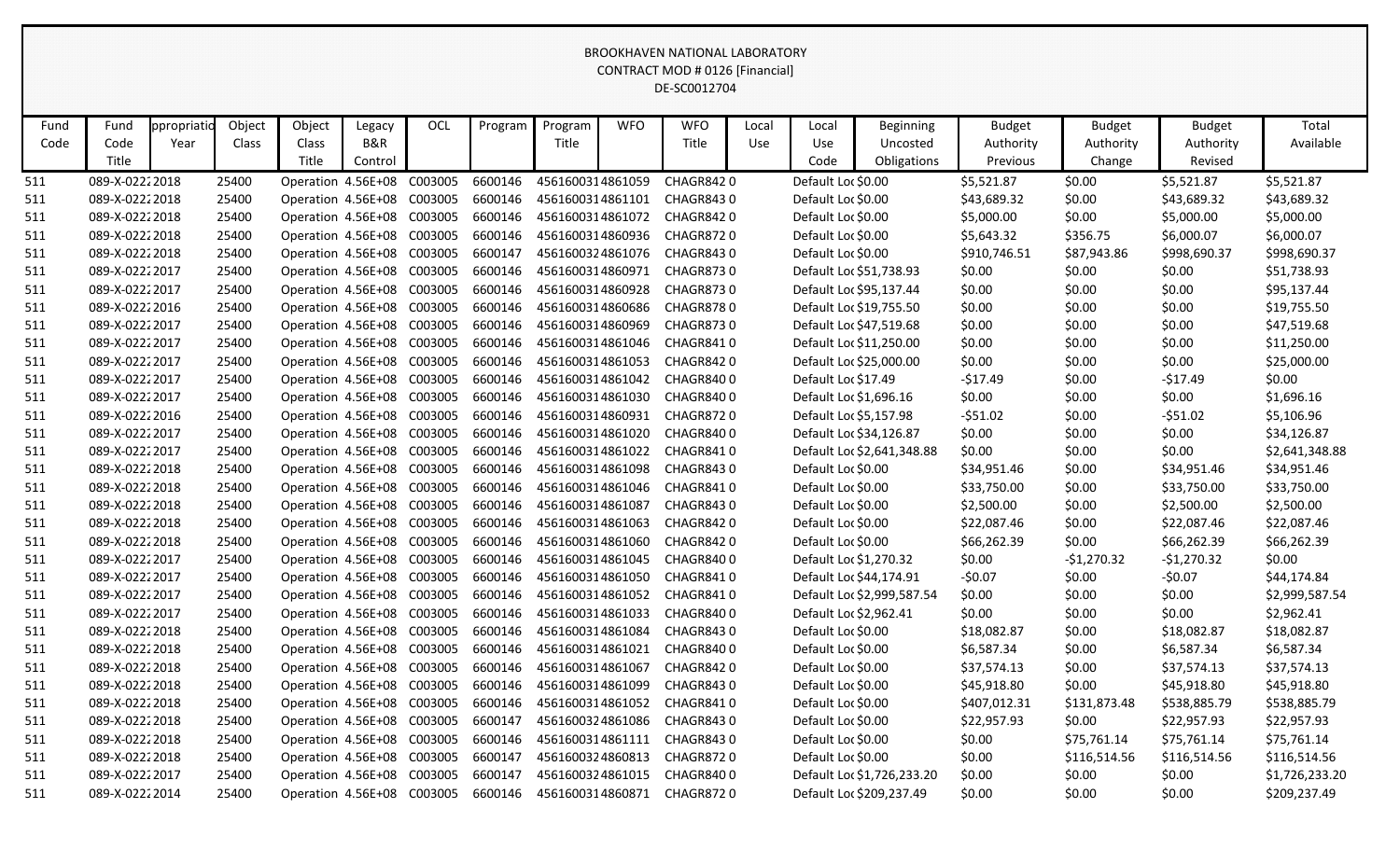| Fund | Fund            | ppropriatic | Object | Object | Legacy                     | OCL                                           | Program | Program          | <b>WFO</b> | <b>WFO</b>        | Local | Local                | <b>Beginning</b>        | <b>Budget</b>  | <b>Budget</b>  | <b>Budget</b>  | Total          |
|------|-----------------|-------------|--------|--------|----------------------------|-----------------------------------------------|---------|------------------|------------|-------------------|-------|----------------------|-------------------------|----------------|----------------|----------------|----------------|
| Code | Code            | Year        | Class  | Class  | B&R                        |                                               |         | Title            |            | Title             | Use   | Use                  | Uncosted                | Authority      | Authority      | Authority      | Available      |
|      | Title           |             |        | Title  | Control                    |                                               |         |                  |            |                   |       | Code                 | Obligations             | Previous       | Change         | Revised        |                |
| 511  | 089-X-0222 2017 |             | 25400  |        | Operation 4.56E+08 C003005 |                                               | 6600147 | 4561600324860984 |            | <b>CHAGR8400</b>  |       | Default Loc \$828.80 |                         | \$0.00         | \$0.00         | \$0.00         | \$828.80       |
| 511  | 089-X-0222 2016 |             | 25400  |        | Operation 4.56E+08 C003005 |                                               | 6600146 | 4561600314860831 |            | <b>CHAGR8720</b>  |       |                      | Default Loc \$4,332.74  | \$0.00         | \$0.00         | \$0.00         | \$4,332.74     |
| 511  | 089-X-02222017  |             | 25400  |        | Operation 4.56E+08 C003005 |                                               | 6600146 | 4561600314861056 |            | CHAGR8400         |       |                      | Default Loc \$29,126.21 | \$0.00         | \$0.00         | \$0.00         | \$29,126.21    |
| 511  | 089-X-0222 2016 |             | 25400  |        | Operation 4.56E+08 C003005 |                                               | 6600146 | 4561600314860871 |            | <b>CHAGR8720</b>  |       |                      | Default Loc \$13,578.50 | \$0.00         | \$0.00         | \$0.00         | \$13,578.50    |
| 511  | 089-X-0222 2017 |             | 25400  |        | Operation 4.56E+08 C003005 |                                               | 6600146 | 4561600314861034 |            | CHAGR8400         |       | Default Loc \$0.10   |                         | $-50.10$       | \$0.00         | $-50.10$       | \$0.00         |
| 511  | 089-X-02222018  |             | 25400  |        | Operation 4.56E+08 C003005 |                                               | 6600147 | 4561600324860984 |            | CHAGR8400         |       | Default Loc \$0.00   |                         | \$79,580.54    | \$0.00         | \$79,580.54    | \$79,580.54    |
| 511  | 089-X-02222018  |             | 25400  |        | Operation 4.56E+08 C003005 |                                               | 6600146 | 4561600314861009 |            | CHAGR8410         |       | Default Loc \$0.00   |                         | \$5,065.89     | \$0.00         | \$5,065.89     | \$5,065.89     |
| 511  | 089-X-02222018  |             | 25400  |        | Operation 4.56E+08 C003005 |                                               | 6600146 | 4561600314861093 |            | CHAGR8430         |       | Default Loc \$0.00   |                         | \$45,000.00    | \$0.00         | \$45,000.00    | \$45,000.00    |
| 511  | 089-X-02222018  |             | 25400  |        | Operation 4.56E+08 C003005 |                                               | 6600146 | 4561600314861030 |            | CHAGR8400         |       | Default Loc \$0.00   |                         | \$22,455.01    | \$0.00         | \$22,455.01    | \$22,455.01    |
| 511  | 089-X-02222018  |             | 25400  |        | Operation 4.56E+08 C003005 |                                               | 6600146 | 4561600314860977 |            | <b>CHAGR8730</b>  |       | Default Loc \$0.00   |                         | \$83,666.41    | \$0.00         | \$83,666.41    | \$83,666.41    |
| 511  | 089-X-02222018  |             | 25400  |        | Operation 4.56E+08 C003005 |                                               | 6600146 | 4561600314861064 |            | CHAGR8420         |       | Default Loc \$0.00   |                         | \$44,174.92    | $-544, 174.92$ | \$0.00         | \$0.00         |
| 517  | 089-X-0222 2017 |             | 25400  |        | Operation 4.56E+08 C003005 |                                               | 6600207 | 456167SC04861010 |            | <b>CHAGR8730</b>  |       |                      | Default Loc \$76,566.43 | \$0.00         | \$0.00         | \$0.00         | \$76,566.43    |
| 517  | 089-X-0222 2015 |             | 25400  |        | Operation 4.56E+08 C003005 |                                               | 6600207 | 456167SC04860823 |            | <b>CHAGR8720</b>  |       |                      | Default Loc \$36,038.18 | \$0.00         | \$0.00         | \$0.00         | \$36,038.18    |
| 517  | 089-X-02222018  |             | 25400  |        | Operation 4.56E+08 C003005 |                                               | 6600207 | 456167SC04860826 |            | <b>CHAGR8720</b>  |       | Default Loc \$0.00   |                         | \$1,192,402.92 | \$0.00         | \$1,192,402.92 | \$1,192,402.92 |
| 517  | 089-X-02222018  |             | 25400  |        | Operation 4.56E+08 C003005 |                                               | 6600207 | 456167SC04860823 |            | <b>CHAGR8720</b>  |       | Default Loc \$0.00   |                         | \$92,233.01    | \$0.00         | \$92,233.01    | \$92,233.01    |
| 517  | 089-X-02222018  |             | 25400  |        | Operation 4.56E+08 C003005 |                                               | 6600207 | 456167SC04861010 |            | <b>CHAGR8730</b>  |       | Default Loc \$0.00   |                         | \$2,351,456.31 | \$0.00         | \$2,351,456.31 | \$2,351,456.31 |
| 517  | 089-X-0222 2017 |             | 25400  |        | Operation 4.56E+08 C003005 |                                               | 6600207 | 456167SC04860834 |            | <b>CHAGR8720</b>  |       |                      | Default Loc \$30,195.40 | \$0.00         | \$0.00         | \$0.00         | \$30,195.40    |
| 517  | 089-X-02222018  |             | 25400  |        | Operation 4.56E+08 C003005 |                                               | 6600207 | 456167SC04860834 |            | <b>CHAGR8720</b>  |       | Default Loc \$0.00   |                         | \$29,126.21    | \$0.00         | \$29,126.21    | \$29,126.21    |
| 517  | 089-X-02222018  |             | 25400  |        | Operation 4.56E+08 C003005 |                                               | 6600207 | 456167SC04861108 |            | CHAGR8430         |       | Default Loc \$0.00   |                         | \$0.00         | \$9,592,233.01 | \$9,592,233.01 | \$9,592,233.01 |
| 517  | 089-X-0222 2016 |             | 25400  |        | Operation 4.56E+08 C003005 |                                               | 6600207 | 456167SC04860826 |            | CHAGR8720         |       |                      | Default Loc \$23,465.53 | \$0.00         | \$0.00         | \$0.00         | \$23,465.53    |
| 679  | 089-15/16-2015  |             | 25400  |        | Operation WA220000 C001104 |                                               | 2822390 | WA2230100        |            | Default WF 302064 |       |                      | Climate RE \$40,000.00  | \$0.00         | \$0.00         | \$0.00         | \$40,000.00    |
| 681  | 089-14/15-2014  |             | 25400  |        | Operation WA220000 C001104 |                                               | 2822390 | WA2230100        |            | Default WF0       |       |                      | Default Loc \$39,548.18 | \$0.00         | \$0.00         | \$0.00         | \$39,548.18    |
| 692  | 089-14/15-2014  |             | 25400  |        | Operation WN00000CC001118  |                                               | 1721222 | WN0219064860825  |            | <b>CHAGR8720</b>  |       |                      | Default Loc \$17,728.79 | \$0.00         | \$0.00         | \$0.00         | \$17,728.79    |
| 900  | 089-X-024(2014  |             | 25400  |        | Operation DP120400(C000912 |                                               | 2220743 | DP120401(0       |            | Default WF0       |       | Default Loc \$836.82 |                         | \$0.00         | \$0.00         | \$0.00         | \$836.82       |
| 900  | 089-X-024(2015  |             | 25400  |        | Operation DP400000(C000925 |                                               | 2221775 | DP40150110       |            | Default WF0       |       | Default Loc \$0.01   |                         | \$0.00         | \$0.00         | \$0.00         | \$0.01         |
| 900  | 089-X-024(2018  |             | 25400  |        | Operation DP090900(C002955 |                                               | 2223112 | DP090901(0       |            | Default WF0       |       | Default Loc \$0.00   |                         | \$262,000.00   | \$0.00         | \$262,000.00   | \$262,000.00   |
| 900  | 089-X-024(2015  |             | 25400  |        |                            | Operation DP800000(C002982                    | 2222989 | DP800000(0       |            | Default WF0       |       |                      | Default Loc \$49,412.56 | \$0.00         | \$0.00         | \$0.00         | \$49,412.56    |
| 900  | 089-X-024(2017  |             | 25400  |        |                            | Operation DP090900(C002955 2223112 DP090901(0 |         |                  |            | Default WF0       |       |                      | Default Loc \$15,478.29 | \$0.00         | \$0.00         | \$0.00         | \$15,478.29    |
| 900  | 089-X-024(2014  |             | 25400  |        |                            | Operation DP400000(C000925                    | 2222480 | DP40110930       |            | Default WF0       |       |                      | Default Loc \$2,057.91  | \$0.00         | \$0.00         | \$0.00         | \$2,057.91     |
| 1050 | 089-X-02432018  |             | 25400  |        | Operation HU000000 C002426 |                                               | 3184709 | HU200610(0       |            | Default WF0       |       | Default Loc \$0.00   |                         | \$2,500.00     | \$0.00         | \$2,500.00     | \$2,500.00     |
| 1050 | 089-X-02432018  |             | 25400  |        | Operation HQ000000 C002425 |                                               | 3184701 | HQ100100 0       |            | Default WFO       |       | Default Loc \$0.00   |                         | \$35,000.00    | \$0.00         | \$35,000.00    | \$35,000.00    |
| 1050 | 089-X-02432017  |             | 25400  |        | Operation HQ000000 C002425 |                                               | 3184701 | HQ100100 0       |            | Default WF0       |       |                      | Default Loc \$13,140.76 | \$0.00         | \$0.00         | \$0.00         | \$13,140.76    |
| 1060 | 089-X-0243 2015 |             | 25400  |        | Operation GD250000(C002546 |                                               | 3203755 | GD254025(0       |            | Default WF0       |       |                      | Default Loc \$38,022.43 | \$0.00         | \$0.00         | \$0.00         | \$38,022.43    |
| 1060 | 089-X-02432017  |             | 25400  |        | Operation GD600000(C002970 |                                               | 3203764 | GD602040(0       |            | Default WF0       |       |                      | Default Loc \$25,765.00 | \$0.00         | \$0.00         | \$0.00         | \$25,765.00    |
| 1060 | 089-X-024: 2018 |             | 25400  |        | Operation GD600000(C002970 |                                               | 3203780 | GD605020(0       |            | Default WF0       |       | Default Loc \$0.00   |                         | \$360,132.00   | \$80,868.00    | \$441,000.00   | \$441,000.00   |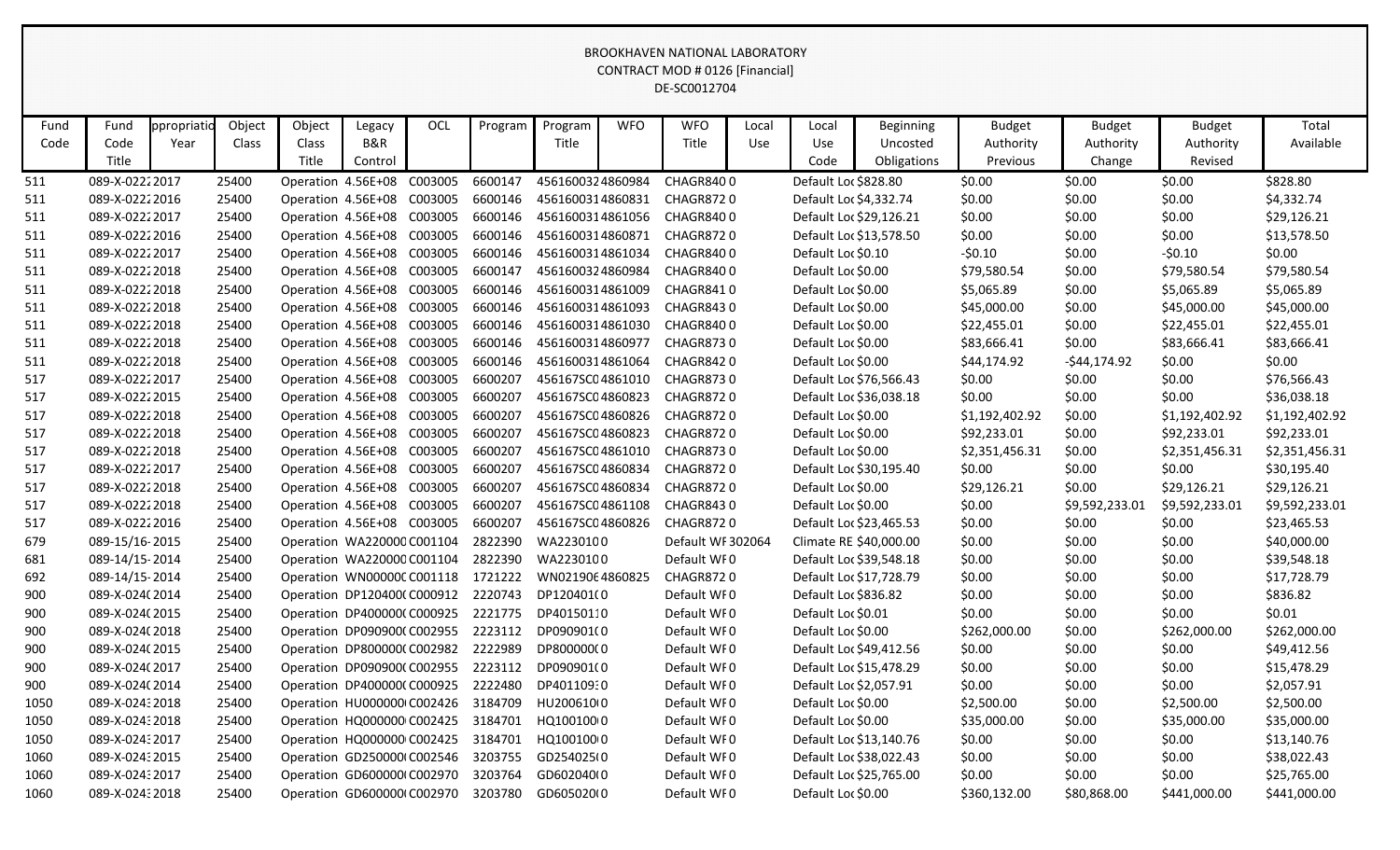|              |                       |                     |                 |                                    |                                     |     |         |                  |            | <b>BROOKHAVEN NATIONAL LABORATORY</b><br>CONTRACT MOD # 0126 [Financial]<br>DE-SC0012704 |                     |                         |                                             |                                        |                                      |                                       |                    |
|--------------|-----------------------|---------------------|-----------------|------------------------------------|-------------------------------------|-----|---------|------------------|------------|------------------------------------------------------------------------------------------|---------------------|-------------------------|---------------------------------------------|----------------------------------------|--------------------------------------|---------------------------------------|--------------------|
| Fund<br>Code | Fund<br>Code<br>Title | ppropriatic<br>Year | Object<br>Class | Object<br>Class<br>Title           | Legacy<br>B&R<br>Control            | OCL | Program | Program<br>Title | <b>WFO</b> | <b>WFO</b><br>Title                                                                      | Local<br><b>Use</b> | Local<br>Use<br>Code    | <b>Beginning</b><br>Uncosted<br>Obligations | <b>Budget</b><br>Authority<br>Previous | <b>Budget</b><br>Authority<br>Change | <b>Budget</b><br>Authority<br>Revised | Total<br>Available |
| 1060         | 089-X-02432017        |                     | 25400           |                                    | Operation GD600000(C002970          |     | 3203779 | GD605010(0       |            | Default WF0                                                                              |                     |                         | Default Loc \$113,058.15                    | \$0.00                                 | \$0.00                               | \$0.00                                | \$113,058.15       |
| 1060         | 089-X-02432017        |                     | 25400           |                                    | Operation GD600000(C002970          |     | 3203780 | GD605020(0       |            | Default WF0                                                                              |                     |                         | Default Loc \$126,271.10                    | \$0.00                                 | \$0.00                               | \$0.00                                | \$126,271.10       |
| 1060         | 089-X-0243 2018       |                     | 25400           |                                    | Operation GD600000(C002970          |     | 3203764 | GD602040(0       |            | Default WF0                                                                              |                     | Default Loc \$0.00      |                                             | \$5,070.00                             | \$39,930.00                          | \$45,000.00                           | \$45,000.00        |
| 1060         | 089-X-02432018        |                     | 25400           |                                    | Operation GD600000(C002970          |     | 3203763 | GD602030(0       |            | Default WFO                                                                              |                     | Default Loc \$0.00      |                                             | \$1,312,750.00                         | \$330,250.00                         | \$1,643,000.00                        | \$1,643,000.00     |
| 1060         | 089-X-02432016        |                     | 25400           |                                    | Operation GD600000(C002970          |     | 3203764 | GD602040(0       |            | Default WF0                                                                              |                     |                         | Default Loc \$11,412.93                     | \$0.00                                 | \$0.00                               | \$0.00                                | \$11,412.93        |
| 1060         | 089-X-02432017        |                     | 25400           |                                    | Operation GD600000(C002970          |     | 3203761 | GD602010(0       |            | Default WF0                                                                              |                     |                         | Default Loc \$99,987.56                     | \$0.00                                 | \$0.00                               | \$0.00                                | \$99,987.56        |
| 1060         | 089-X-0243 2018       |                     | 25400           |                                    | Operation GD600000(C002970          |     | 3203761 | GD602010(0       |            | Default WF0                                                                              |                     | Default Loc \$0.00      |                                             | \$306,010.00                           | \$76,990.00                          | \$383,000.00                          | \$383,000.00       |
| 1060         | 089-X-02432017        |                     | 25400           |                                    | Operation GD600000(C002970          |     | 3203769 | GD602090(0       |            | Default WF0                                                                              |                     |                         | Default Loc \$172,424.87                    | \$0.00                                 | \$0.00                               | \$0.00                                | \$172,424.87       |
| 1060         | 089-X-02432017        |                     | 25400           |                                    | Operation GD600000(C002970          |     | 3203763 | GD602030(0       |            | Default WFO                                                                              |                     |                         | Default Loc \$348,672.66                    | \$64,000.00                            | \$0.00                               | \$64,000.00                           | \$412,672.66       |
| 1060         | 089-X-02432018        |                     | 25400           |                                    | Operation GD600000(C002970          |     | 3203769 | GD602090(0       |            | Default WF0                                                                              |                     | Default Loc \$0.00      |                                             | \$710,830.00                           | \$157,170.00                         | \$868,000.00                          | \$868,000.00       |
| 1079         | 089-16/17-2016        |                     | 25400           |                                    | Operation CS0000000 C000892         |     | 1713352 | CS70000000       |            | Default WF0                                                                              |                     |                         | Default Loc \$24,072.62                     | \$0.00                                 | \$0.00                               | \$0.00                                | \$24,072.62        |
| 1551         | 089-X-0309 2013       |                     | 25400           |                                    | Operation NN400000 C001056          |     | 2222721 | NN4010010        |            | Default WF0                                                                              |                     | Default Loc \$348.29    |                                             | \$0.00                                 | \$0.00                               | \$0.00                                | \$348.29           |
| 1551         | 089-X-0309 2017       |                     | 25400           |                                    | Operation DN200000 C003038          |     | 2223076 | DN200100(0       |            | Default WF0                                                                              |                     |                         | Default Loc \$480,711.69                    | \$0.00                                 | \$0.00                               | \$0.00                                | \$480,711.69       |
| 1551         | 089-X-0309 2014       |                     | 25400           |                                    | Operation NN400000 C001056          |     | 2222722 | NN4010020        |            | Default WFO                                                                              |                     | Default Loc \$327.66    |                                             | \$0.00                                 | \$0.00                               | \$0.00                                | \$327.66           |
| 1551         | 089-X-0309 2015       |                     | 25400           |                                    | Operation NN500000 C001058          |     | 2221235 | NN5002020        |            | Default WF0                                                                              |                     |                         | Default Loc \$1,298,068.16                  | \$0.00                                 | \$0.00                               | \$0.00                                | \$1,298,068.16     |
| 1551         | 089-X-0309 2017       |                     | 25400           |                                    | Operation DN100300 C003036          |     | 2223063 | DN100301 0       |            | Default WF0                                                                              |                     |                         | Default Loc \$341,187.02                    | \$0.00                                 | \$0.00                               | \$0.00                                | \$341,187.02       |
| 1551         | 089-X-0309 2015       |                     | 25400           |                                    | Operation NN400000 C001056          |     | 2222730 | NN4012010        |            | Default WF0                                                                              |                     | Default Loc \$2,345.59  |                                             | \$0.00                                 | \$0.00                               | \$0.00                                | \$2,345.59         |
| 1551         | 089-X-0309 2014       |                     | 25400           |                                    | Operation NN500000 C001058          |     | 2221235 | NN5002020        |            | Default WF0                                                                              |                     |                         | Default Loc \$570,714.02                    | \$0.00                                 | \$0.00                               | \$0.00                                | \$570,714.02       |
| 1551         | 089-X-0309 2017       |                     | 25400           |                                    | Operation DN400000 C003042          |     | 2223096 | DN400103(0       |            | Default WFO                                                                              |                     |                         | Default Loc \$155,393.01                    | \$0.00                                 | \$0.00                               | \$0.00                                | \$155,393.01       |
| 1551         | 089-X-0309 2018       |                     | 25400           |                                    | Operation CT0000000 C003007         |     | 2223020 | CT840100C0       |            | Default WF0                                                                              |                     | Default Loc \$0.00      |                                             | \$3,653,000.00                         | \$0.00                               | \$3,653,000.00                        | \$3,653,000.00     |
| 1551         | 089-X-0309 2018       |                     | 25400           |                                    | Operation DN400000 C003042          |     | 2223095 | DN400102(0       |            | Default WF0                                                                              |                     | Default Loc \$0.00      |                                             | \$452,500.00                           | $-$10,000.00$                        | \$442,500.00                          | \$442,500.00       |
| 1551         | 089-X-0309 2017       |                     | 25400           |                                    | Operation DN400000 C003042          |     | 2223106 | DN400404(0       |            | Default WF0                                                                              |                     | Default Loc \$26.66     |                                             | \$0.00                                 | \$0.00                               | \$0.00                                | \$26.66            |
| 1551         | 089-X-0309 2015       |                     | 25400           |                                    | Operation NN400000 C001056          |     | 2222719 | NN4009030        |            | Default WF0                                                                              |                     | Default Loc \$2,773.36  |                                             | \$0.00                                 | \$0.00                               | \$0.00                                | \$2,773.36         |
| 1551         | 089-X-0309 2017       |                     | 25400           |                                    | Operation DN400000 C003042          |     | 2223102 | DN400302(0       |            | Default WFO                                                                              |                     | Default Loc \$32,240.31 |                                             | \$0.00                                 | \$0.00                               | \$0.00                                | \$32,240.31        |
| 1551         | 089-X-0309 2014       |                     | 25400           |                                    | Operation NN500000 C001058 2221231  |     |         | NN5001010        |            | Default WF0                                                                              |                     | Default Loc \$72.68     |                                             | \$0.00                                 | \$0.00                               | \$0.00                                | \$72.68            |
| 1551         | 089-X-0309 2015       |                     | 25400           |                                    | Operation NN500000 C001058          |     | 2221243 | NN5005010        |            | Default WF0                                                                              |                     |                         | Default Loc \$54,437.77                     | \$0.00                                 | \$0.00                               | \$0.00                                | \$54,437.77        |
| 1551         | 089-X-0309 2018       |                     | 25400           |                                    | Operation CT0000000 C003007         |     | 2223023 | CT840401C0       |            | Default WF0                                                                              |                     | Default Loc \$0.00      |                                             | \$109,486.00                           | \$0.00                               | \$109,486.00                          | \$109,486.00       |
| 1551         | 089-X-0309 2015       |                     | 25400           | Operation NN910000 C002938         |                                     |     | 2222883 | NN91000000       |            | Default WF0                                                                              |                     | Default Loc \$952.05    |                                             | $-5326.43$                             | \$0.00                               | $-$ \$326.43                          | \$625.62           |
| 1551         | 089-X-0309 2017       |                     | 25400           |                                    | Operation CT0000000 C003007         |     | 2223023 | CT84040100       |            | Default WF0                                                                              |                     | Default Loc \$4,995.57  |                                             | \$0.00                                 | \$0.00                               | \$0.00                                | \$4,995.57         |
| 1551         | 089-X-0309 2014       |                     | 25400           |                                    | Operation NN500000 C001058 2221241  |     |         | NN5004020        |            | Default WF0                                                                              |                     |                         | Default Loc \$22,388.44                     | $-522,388.44$                          | \$0.00                               | $-522,388.44$                         | \$0.00             |
| 1551         | 089-X-0309 2016       |                     | 25400           |                                    | Operation DN100100 C003034          |     | 2223049 | DN1001010        |            | Default WF0                                                                              |                     |                         | Default Loc \$72,500.55                     | \$0.00                                 | \$0.00                               | \$0.00                                | \$72,500.55        |
| 1551         | 089-X-0309 2015       |                     | 25400           |                                    | Operation NN400000 C001056 2222717  |     |         | NN4009010        |            | Default WF0                                                                              |                     |                         | Default Loc \$30,331.23                     | \$0.00                                 | \$0.00                               | \$0.00                                | \$30,331.23        |
| 1551         | 089-X-0309 2015       |                     | 25400           | Operation NN500000 C001058         |                                     |     | 2222810 | NN5002040        |            | Default WF0                                                                              |                     |                         | Default Loc \$69,665.61                     | \$0.00                                 | \$0.00                               | \$0.00                                | \$69,665.61        |
| 1551         | 089-X-0309 2017       |                     | 25400           | Operation DN400000 C003042 2223103 |                                     |     |         | DN400401(0       |            | Default WF0                                                                              |                     |                         | Default Loc \$25,181.87                     | \$0.00                                 | \$0.00                               | \$0.00                                | \$25,181.87        |
| 1551         | 089-X-0309 2018       |                     | 25400           |                                    | Operation CT0000000 C003007 2223144 |     |         | CT800000C0       |            | Default WF0                                                                              |                     | Default Loc \$0.00      |                                             | \$120,000.00                           | \$0.00                               | \$120,000.00                          | \$120,000.00       |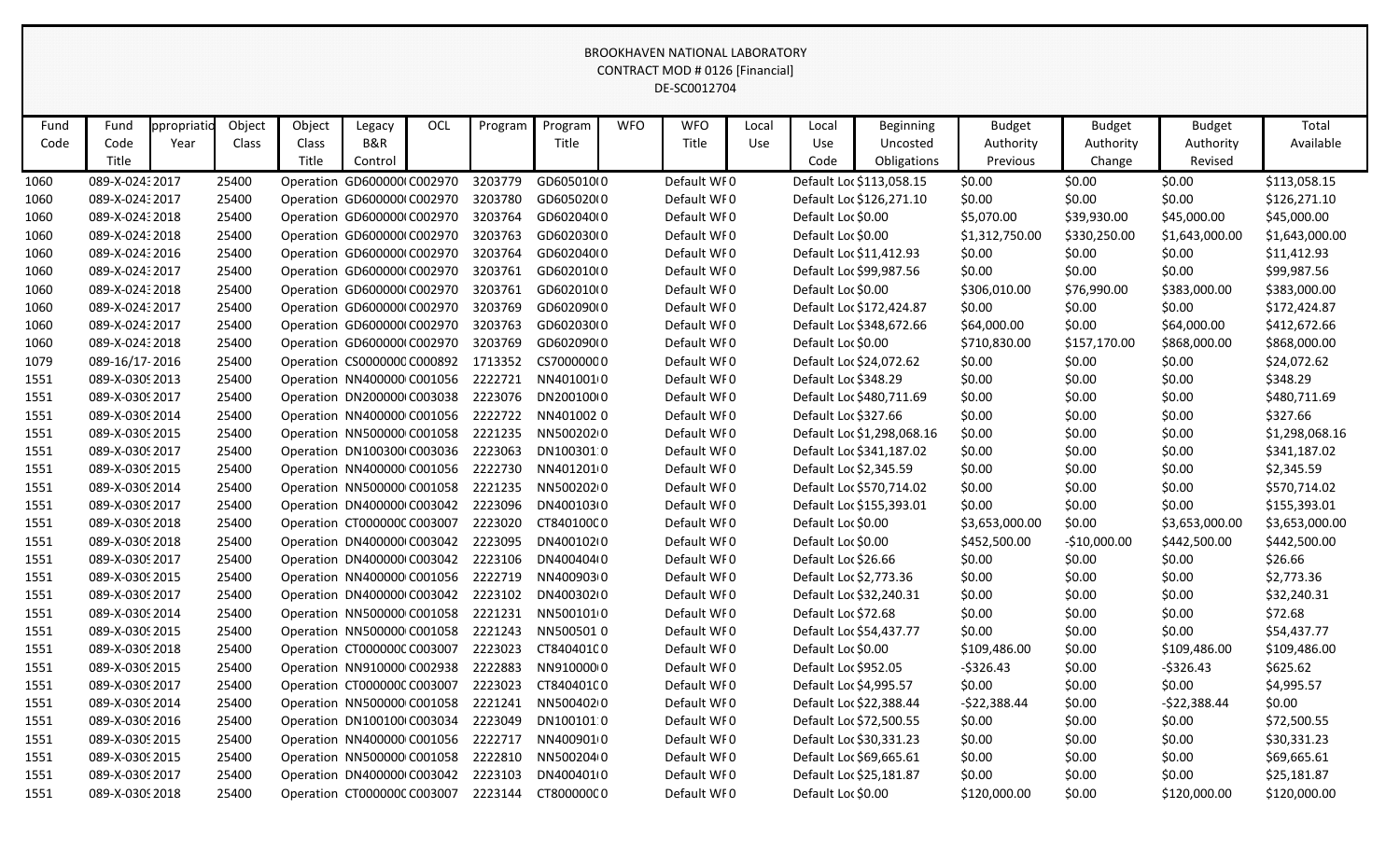|      |                 |             |        |        |                                                           |     |         |                         |            | <b>BROOKHAVEN NATIONAL LABORATORY</b><br>CONTRACT MOD # 0126 [Financial]<br>DE-SC0012704 |       |                        |                            |                |               |                |                |
|------|-----------------|-------------|--------|--------|-----------------------------------------------------------|-----|---------|-------------------------|------------|------------------------------------------------------------------------------------------|-------|------------------------|----------------------------|----------------|---------------|----------------|----------------|
| Fund | Fund            | ppropriatio | Object | Object | Legacy                                                    | OCL | Program | Program                 | <b>WFO</b> | <b>WFO</b>                                                                               | Local | Local                  | <b>Beginning</b>           | <b>Budget</b>  | <b>Budget</b> | <b>Budget</b>  | Total          |
| Code | Code            | Year        | Class  | Class  | B&R                                                       |     |         | Title                   |            | Title                                                                                    | Use   | Use                    | Uncosted                   | Authority      | Authority     | Authority      | Available      |
|      | Title           |             |        | Title  | Control                                                   |     |         |                         |            |                                                                                          |       | Code                   | Obligations                | Previous       | Change        | Revised        |                |
| 1551 | 089-X-0309 2013 |             | 25400  |        | Operation NN500000 C001058                                |     | 2222811 | NN5003040               |            | Default WF0                                                                              |       | Default Loc \$2,868.79 |                            | \$0.00         | \$0.00        | \$0.00         | \$2,868.79     |
| 1551 | 089-X-0309 2015 |             | 25400  |        | Operation NN400000 C001056                                |     | 2222732 | NN40120300              |            | Default WF0                                                                              |       | Default Loc \$830.02   |                            | \$0.00         | \$0.00        | \$0.00         | \$830.02       |
| 1551 | 089-X-03092017  |             | 25400  |        | Operation CT0000000 C003007                               |     | 2223025 | CT840501C0              |            | Default WF0                                                                              |       | Default Loc \$319.64   |                            | \$0.00         | \$0.00        | \$0.00         | \$319.64       |
| 1551 | 089-X-0309 2017 |             | 25400  |        | Operation CT0000000 C003007                               |     | 2223020 | CT840100C0              |            | Default WFO                                                                              |       |                        | Default Loc \$1,086,494.82 | \$0.00         | \$0.00        | \$0.00         | \$1,086,494.82 |
| 1551 | 089-X-03092018  |             | 25400  |        | Operation DN201200(C003120                                |     | 2223182 | DN2012010               |            | Default WF0                                                                              |       | Default Loc \$0.00     |                            | \$400,000.00   | \$0.00        | \$400,000.00   | \$400,000.00   |
| 1551 | 089-X-0309 2018 |             | 25400  |        | Operation CT0000000 C003007                               |     | 2223014 | CT810100C0              |            | Default WF0                                                                              |       | Default Loc \$0.00     |                            | \$50,000.00    | \$0.00        | \$50,000.00    | \$50,000.00    |
| 1551 | 089-X-0309 2016 |             | 25400  |        | Operation DN400000 C003042                                |     | 2223105 | DN400403(0              |            | Default WF0                                                                              |       |                        | Default Loc \$127,037.86   | \$0.00         | \$0.00        | \$0.00         | \$127,037.86   |
| 1551 | 089-X-03092017  |             | 25400  |        | Operation DN400000 C003042                                |     | 2223094 | DN400101(0              |            | Default WF0                                                                              |       |                        | Default Loc \$295,963.81   | \$200,000.00   | \$0.00        | \$200,000.00   | \$495,963.81   |
| 1551 | 089-X-0309 2017 |             | 25400  |        | Operation DN300100(C003039                                |     | 2223079 | DN300101(0              |            | Default WFO                                                                              |       |                        | Default Loc \$10,135.62    | $-5135.62$     | \$0.00        | $-$135.62$     | \$10,000.00    |
| 1551 | 089-X-03092015  |             | 25400  |        | Operation NN500000 C001058                                |     | 2222881 | NN5070040               |            | Default WF0                                                                              |       |                        | Default Loc \$15,000.00    | \$0.00         | \$0.00        | \$0.00         | \$15,000.00    |
| 1551 | 089-X-03092015  |             | 25400  |        | Operation NN500000 C001058                                |     | 2221240 | NN5004010               |            | Default WF0                                                                              |       |                        | Default Loc \$33,515.04    | $-$18,029.44$  | \$0.00        | $-$18,029.44$  | \$15,485.60    |
| 1551 | 089-X-0309 2018 |             | 25400  |        | Operation DN100500 C003088                                |     | 2223152 | DN100501(0              |            | Default WF0                                                                              |       | Default Loc \$0.00     |                            | \$200,000.00   | \$0.00        | \$200,000.00   | \$200,000.00   |
| 1551 | 089-X-0309 2018 |             | 25400  |        | Operation DN400000 C003042                                |     | 2223102 | DN400302(0              |            | Default WF0                                                                              |       | Default Loc \$0.00     |                            | \$701,500.00   | \$0.00        | \$701,500.00   | \$701,500.00   |
| 1551 | 089-X-0309 2017 |             | 25400  |        | Operation DN100100 C003034                                |     | 2223049 | DN100101:0              |            | Default WFO                                                                              |       |                        | Default Loc \$140,000.00   | \$0.00         | \$0.00        | \$0.00         | \$140,000.00   |
| 1551 | 089-X-03092017  |             | 25400  |        | Operation DN300100(C003039                                |     | 2223080 | DN300102(0              |            | Default WF0                                                                              |       | Default Loc \$7,011.34 |                            | \$0.00         | \$0.00        | \$0.00         | \$7,011.34     |
| 1551 | 089-X-0309 2015 |             | 25400  |        | Operation NN400000 C001056                                |     | 2222728 | NN4011020               |            | Default WF0                                                                              |       | Default Loc \$1,486.29 |                            | \$0.00         | \$0.00        | \$0.00         | \$1,486.29     |
| 1551 | 089-X-03092017  |             | 25400  |        | Operation DN200000 C003038                                |     | 2223154 | DN20060000              |            | Default WF0                                                                              |       |                        | Default Loc \$283,177.06   | \$0.00         | \$0.00        | \$0.00         | \$283,177.06   |
| 1551 | 089-X-0309 2016 |             | 25400  |        | Operation DN100100 C003034                                |     | 2223053 | DN100102:0              |            | Default WF0                                                                              |       |                        | Default Loc \$596,721.35   | \$0.00         | \$0.00        | \$0.00         | \$596,721.35   |
| 1551 | 089-X-0309 2014 |             | 25400  |        | Operation NN500000 C001058                                |     | 2222881 | NN5070040               |            | Default WFO                                                                              |       |                        | Default Loc \$27,382.94    | \$0.00         | \$0.00        | \$0.00         | \$27,382.94    |
| 1551 | 089-X-03092015  |             | 25400  |        | Operation NN500000 C001058                                |     | 2221234 | NN5002010               |            | Default WFO                                                                              |       |                        | Default Loc \$426,518.22   | \$0.00         | \$0.00        | \$0.00         | \$426,518.22   |
| 1551 | 089-X-0309 2015 |             | 25400  |        | Operation NN400000 C001056                                |     | 2222733 | NN4012040               |            | Default WFO                                                                              |       |                        | Default Loc \$52,839.60    | \$0.00         | \$0.00        | \$0.00         | \$52,839.60    |
| 1551 | 089-X-03092017  |             | 25400  |        | Operation DN400000 C003042                                |     | 2223095 | DN40010210              |            | Default WFO                                                                              |       |                        | Default Loc \$953,147.65   | $-5200,000.00$ | \$0.00        | $-$200,000.00$ | \$753,147.65   |
| 1551 | 089-X-0309 2018 |             | 25400  |        | Operation DN400000 C003042                                |     | 2223096 | DN400103(0              |            | Default WFO                                                                              |       | Default Loc \$0.00     |                            | \$1,070,000.00 | \$0.00        | \$1,070,000.00 | \$1,070,000.00 |
| 1551 | 089-X-0309 2018 |             | 25400  |        | Operation DN400000 C003042                                |     | 2223103 | DN400401(0              |            | Default WF0                                                                              |       | Default Loc \$0.00     |                            | \$45,000.00    | \$0.00        | \$45,000.00    | \$45,000.00    |
| 1551 | 089-X-0309 2013 |             | 25400  |        | Operation NN500000 C001058                                |     | 2221240 | NN5004010               |            | Default WF0                                                                              |       |                        | Default Loc \$116,033.19   | -\$116,798.56  | \$0.00        | $-$116,798.56$ | -\$765.37      |
| 1551 | 089-X-0309 2015 |             | 25400  |        | Operation NN500000 C001058                                |     | 2221241 | NN5004020               |            | Default WF0                                                                              |       | Default Loc \$29.25    |                            | $-529.25$      | \$0.00        | $-$ \$29.25    | \$0.00         |
| 1551 | 089-X-0309 2018 |             | 25400  |        | Operation DN400000 C003042                                |     | 2223094 | DN400101(0              |            | Default WF0                                                                              |       | Default Loc \$0.00     |                            | \$672,825.00   | \$10,000.00   | \$682,825.00   | \$682,825.00   |
| 1551 | 089-X-0309 2018 |             | 25400  |        | Operation CT0000000 C003007                               |     | 2223025 | CT840501C0              |            | Default WF0                                                                              |       | Default Loc \$0.00     |                            | \$15,000.00    | \$0.00        | \$15,000.00    | \$15,000.00    |
| 1551 | 089-X-0309 2016 |             | 25400  |        | Operation DN400000 C003042                                |     | 2223102 | DN400302(0              |            | Default WF0                                                                              |       | Default Loc \$0.00     |                            | \$2,912.16     | \$0.00        | \$2,912.16     | \$2,912.16     |
| 1551 | 089-X-0309 2015 |             | 25400  |        | Operation NN400000 C001056                                |     | 2222718 | NN4009020               |            | Default WF0                                                                              |       | Default Loc \$1,520.12 |                            | \$0.00         | \$0.00        | \$0.00         | \$1,520.12     |
| 1551 | 089-X-0309 2016 |             | 25400  |        | Operation DN400000 C003042                                |     | 2223101 | DN400301(0              |            | Default WF0                                                                              |       | Default Loc \$2,912.16 |                            | $-52,912.16$   | \$0.00        | $-52,912.16$   | \$0.00         |
| 1551 | 089-X-0309 2015 |             | 25400  |        | Operation NN930000 C002936<br>Operation CT0000000 C003007 |     | 2222890 | NN9301000<br>CT810100C0 |            | Default WF0                                                                              |       |                        | Default Loc \$23,901.61    | \$0.00         | \$0.00        | \$0.00         | \$23,901.61    |
| 1551 | 089-X-03092017  |             | 25400  |        |                                                           |     | 2223014 |                         |            | Default WF0                                                                              |       |                        | Default Loc \$230,790.44   | \$0.00         | \$0.00        | \$0.00         | \$230,790.44   |
| 1551 | 089-X-0309 2015 |             | 25400  |        | Operation NN200000 C001052                                |     | 2221132 | NN2001000               |            | Default WF0                                                                              |       |                        | Default Loc \$26,300.17    | \$0.00         | \$0.00        | \$0.00         | \$26,300.17    |
| 1551 | 089-X-0309 2017 |             | 25400  |        | Operation DN100500 C003088                                |     | 2223152 | DN100501(0              |            | Default WF0                                                                              |       |                        | Default Loc \$40,000.00    | \$0.00         | \$0.00        | \$0.00         | \$40,000.00    |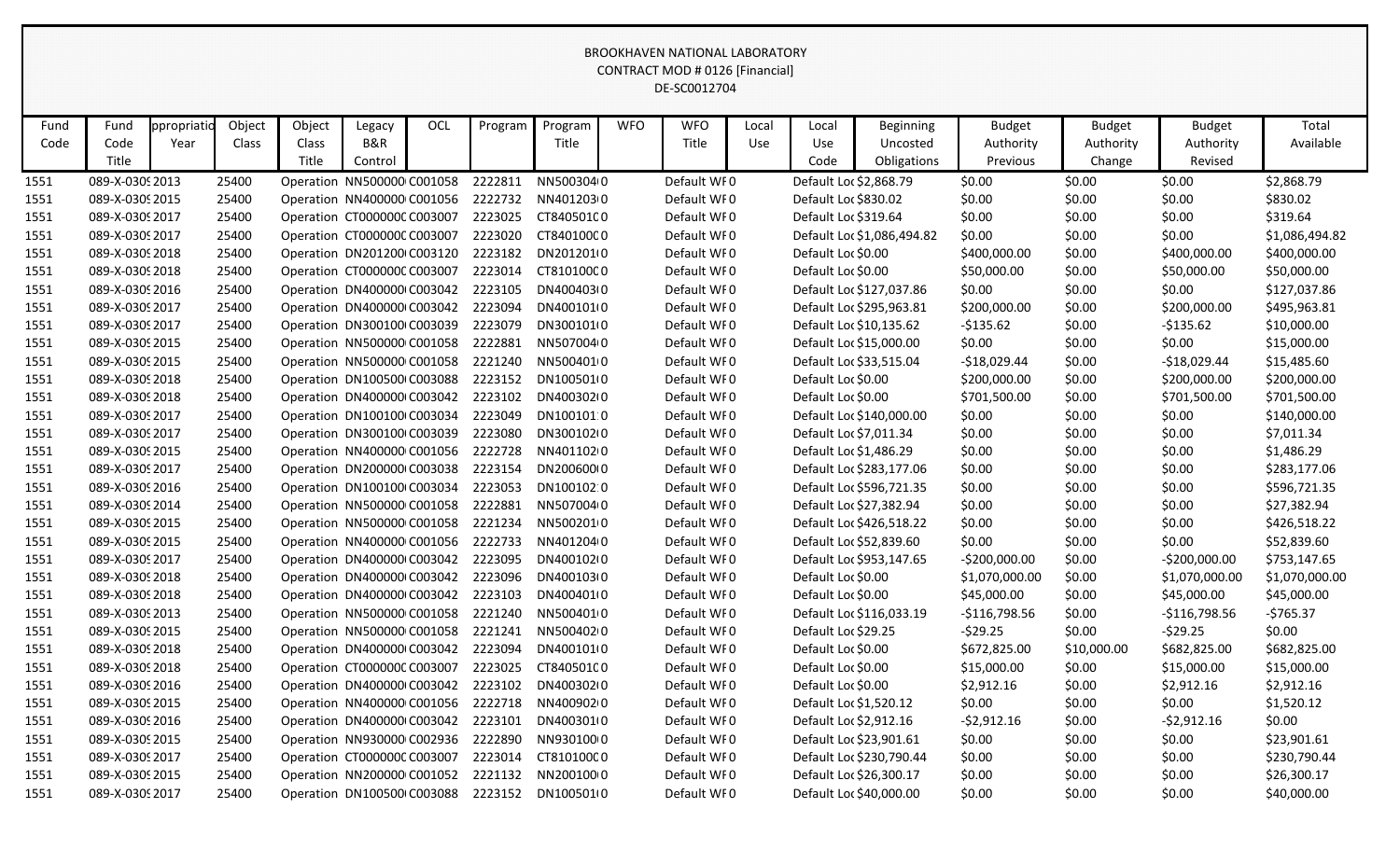|      | <b>BROOKHAVEN NATIONAL LABORATORY</b><br><b>CONTRACT MOD # 0126 [Financial]</b><br>DE-SC0012704 |             |        |                              |                |     |         |                    |            |                  |       |                        |                            |                       |                     |                      |                |
|------|-------------------------------------------------------------------------------------------------|-------------|--------|------------------------------|----------------|-----|---------|--------------------|------------|------------------|-------|------------------------|----------------------------|-----------------------|---------------------|----------------------|----------------|
| Fund | Fund                                                                                            | ppropriatio | Object | Object                       | Legacy         | OCL | Program | Program            | <b>WFO</b> | <b>WFO</b>       | Local | Local                  | <b>Beginning</b>           | <b>Budget</b>         | <b>Budget</b>       | <b>Budget</b>        | Total          |
| Code | Code<br>Title                                                                                   | Year        | Class  | Class<br>Title               | B&R<br>Control |     |         | Title              |            | Title            | Use   | Use<br>Code            | Uncosted<br>Obligations    | Authority<br>Previous | Authority<br>Change | Authority<br>Revised | Available      |
| 1551 | 089-X-0309 2018                                                                                 |             | 25400  | Operation DN100300 C003036   |                |     | 2223063 | DN100301 0         |            | Default WF0      |       | Default Loc \$0.00     |                            | \$1,100,000.00        | \$0.00              | \$1,100,000.00       | \$1,100,000.00 |
| 1551 | 089-X-0309 2018                                                                                 |             | 25400  | Operation DN201000 C003118   |                |     | 2223180 | DN201000(0         |            | Default WF0      |       | Default Loc \$0.00     |                            | \$775,000.00          | \$0.00              | \$775,000.00         | \$775,000.00   |
| 1557 | 089-X-0309 2012                                                                                 |             | 25400  | Operation NN500000 C001058   |                |     | 2222290 | NN5010000          |            | Default WF0      |       |                        | Default Loc \$46,587.47    | \$0.00                | \$0.00              | \$0.00               | \$46,587.47    |
| 1650 | 089-X-031:2010                                                                                  |             | 25400  | Operation PS0000000 C001075  |                |     | 2221514 | PS02021320         |            | Default WF0      |       |                        | Default Loc \$38,795.51    | \$0.00                | \$0.00              | \$0.00               | \$38,795.51    |
| 1689 | 089-14/15-2014                                                                                  |             | 25400  | Operation PS0000000 C001075  |                |     | 2222565 | PS02022000         |            | Default WF0      |       | Default Loc \$2,021.13 |                            | \$0.00                | \$0.00              | \$0.00               | \$2,021.13     |
| 1751 | 089-X-031! 2015                                                                                 |             | 25400  | Operation EZ5000000 C002226  |                |     | 1110981 | EZ50123000         |            | Default WF0      |       | Default Loc \$47.62    |                            | \$0.00                | \$0.00              | \$0.00               | \$47.62        |
| 1751 | 089-X-0315 2013                                                                                 |             | 25400  | Operation EZ5000000 C002226  |                |     | 1110981 | EZ50123000         |            | Default WF0      |       |                        | Default Loc \$510,649.00   | \$0.00                | \$0.00              | \$0.00               | \$510,649.00   |
| 2300 | 089-X-418(2017                                                                                  |             | 25400  | Operation ST0000000 C001087  |                |     | 2720718 | ST60010200         |            | Default WF0      |       |                        | Default Loc \$241,530.03   | \$160,000.00          | \$0.00              | \$160,000.00         | \$401,530.03   |
| 2300 | 089-X-418(2018                                                                                  |             | 25400  | Operation ST0000000 C001087  |                |     | 2924281 | ST60010340         |            | Default WFO      |       | Default Loc \$0.00     |                            | \$834,000.00          | \$0.00              | \$834,000.00         | \$834,000.00   |
| 2300 | 089-X-418(2017                                                                                  |             | 25400  | Operation ST0000000 C001087  |                |     | 2924280 | ST60010320         |            | Default WF0      |       |                        | Default Loc \$658,053.20   | \$650,000.00          | \$0.00              | \$650,000.00         | \$1,308,053.20 |
| 2300 | 089-X-418(2014                                                                                  |             | 25400  | Operation ST0000000 C001087  |                |     | 2924424 | ST50010400         |            | Default WF0      |       |                        | Default Loc \$46,351.44    | \$0.00                | \$0.00              | \$0.00               | \$46,351.44    |
| 2300 | 089-X-418(2016                                                                                  |             | 25400  | Operation ST0000000 C001087  |                |     | 2924282 | ST60010360         |            | Default WF0      |       |                        | Default Loc \$19,083.00    | \$0.00                | \$0.00              | \$0.00               | \$19,083.00    |
| 2300 | 089-X-418(2016                                                                                  |             | 25400  | Operation ST0000000 C001087  |                |     | 2924424 | ST50010400         |            | Default WF0      |       |                        | Default Loc \$100,000.00   | \$0.00                | \$0.00              | \$0.00               | \$100,000.00   |
| 2300 | 089-X-418(2018                                                                                  |             | 25400  | Operation ST0000000 C001087  |                |     | 2720714 | ST50010200         |            | Default WF0      |       | Default Loc \$0.00     |                            | \$289,000.00          | \$0.00              | \$289,000.00         | \$289,000.00   |
| 2300 | 089-X-418(2016                                                                                  |             | 25400  | Operation ST0000000 C001087  |                |     | 2924306 | ST60010310         |            | Default WF0      |       |                        | Default Loc \$428,187.59   | \$0.00                | \$0.00              | \$0.00               | \$428,187.59   |
| 2300 | 089-X-418(2017                                                                                  |             | 25400  | Operation ST0000000 C001087  |                |     | 2924306 | ST60010310         |            | Default WF0      |       |                        | Default Loc \$2,160,000.00 | \$191,000.00          | \$0.00              | \$191,000.00         | \$2,351,000.00 |
| 2300 | 089-X-418(2018                                                                                  |             | 25400  | Operation ST0000000 C001087  |                |     | 2720716 | ST50020000         |            | Default WF0      |       | Default Loc \$0.00     |                            | \$35,000.00           | \$0.00              | \$35,000.00          | \$35,000.00    |
| 2300 | 089-X-418(2018                                                                                  |             | 25400  | Operation ST0000000 C001087  |                |     | 2924424 | ST50010400         |            | Default WF0      |       | Default Loc \$0.00     |                            | \$421,000.00          | \$0.00              | \$421,000.00         | \$421,000.00   |
| 2300 | 089-X-418(2014                                                                                  |             | 32003  | Accelerato ST0000000 C001087 |                |     | 2924281 | ST60010340         |            | Default WF485395 |       | <b>CHAIP</b>           | \$123,010.46               | $-$1,283.45$          | \$0.00              | $-51,283.45$         | \$121,727.01   |
| 2300 | 089-X-418(2014                                                                                  |             | 25400  | Operation ST0000000 C001087  |                |     | 2720714 | ST50010200         |            | Default WF0      |       |                        | Default Loc \$229,180.08   | \$0.00                | \$0.00              | \$0.00               | \$229,180.08   |
| 2300 | 089-X-418(2018                                                                                  |             | 25400  | Operation ST0000000 C001087  |                |     | 2720718 | ST60010200         |            | Default WF0      |       | Default Loc \$0.00     |                            | \$809,000.00          | \$0.00              | \$809,000.00         | \$809,000.00   |
| 2300 | 089-X-418(2015                                                                                  |             | 32003  | Accelerato ST0000000 C001087 |                |     | 2924281 | ST60010340         |            | Default WF485395 |       | <b>CHAIP</b>           | \$152,000.00               | \$0.00                | \$0.00              | \$0.00               | \$152,000.00   |
| 2300 | 089-X-418(2016                                                                                  |             | 25400  | Operation ST0000000 C001087  |                |     | 2720716 | ST50020000         |            | Default WF0      |       | Default Loc \$1,292.10 |                            | \$0.00                | \$0.00              | \$0.00               | \$1,292.10     |
| 2300 | 089-X-418(2017                                                                                  |             | 25400  | Operation ST0000000 C001087  |                |     | 2924281 | ST60010340         |            | Default WFO      |       |                        | Default Loc \$592,572.04   | \$0.00                | \$0.00              | \$0.00               | \$592,572.04   |
| 2300 | 089-X-418(2018                                                                                  |             | 25400  | Operation ST0000000 C001087  |                |     | 2924280 | ST60010320         |            | Default WFO      |       | Default Loc \$0.00     |                            | \$1,873,000.00        | \$0.00              | \$1,873,000.00       | \$1,873,000.00 |
| 2300 | 089-X-418(2017                                                                                  |             | 25400  | Operation ST0000000 C001087  |                |     |         | 2924424 ST50010400 |            | Default WF0      |       |                        | Default Loc \$100,000.00   | \$200,000.00          | \$0.00              | \$200,000.00         | \$300,000.00   |
| 2300 | 089-X-418(2017                                                                                  |             | 25400  | Operation ST0000000 C001087  |                |     |         | 2720715 ST50010300 |            | Default WF0      |       |                        | Default Loc \$408,904.78   | \$220,000.00          | \$0.00              | \$220,000.00         | \$628,904.78   |
| 2300 | 089-X-418(2018                                                                                  |             | 25400  | Operation ST0000000 C001087  |                |     | 2924306 | ST60010310         |            | Default WF0      |       | Default Loc \$0.00     |                            | \$3,711,000.00        | \$0.00              | \$3,711,000.00       | \$3,711,000.00 |
| 2300 | 089-X-418(2018                                                                                  |             | 25400  | Operation ST0000000 C001087  |                |     | 2720715 | ST50010300         |            | Default WF0      |       | Default Loc \$0.00     |                            | \$484,000.00          | \$0.00              | \$484,000.00         | \$484,000.00   |
| 2300 | 089-X-418(2018                                                                                  |             | 32003  | Accelerato ST0000000 C001087 |                |     | 2924281 | ST60010340         |            | Default WF485395 |       | <b>CHAIP</b>           | \$0.00                     | \$1,970,000.00        | \$0.00              | \$1,970,000.00       | \$1,970,000.00 |
| 5300 | 089-X-031 {2017                                                                                 |             | 25400  | Operation TE1200000 C002799  |                |     | 3123809 | TE12030000         |            | Default WF0      |       | Default Loc \$6,380.00 |                            | \$0.00                | \$0.00              | \$0.00               | \$6,380.00     |
| 5300 | 089-X-031 {2017                                                                                 |             | 25400  | Operation TE1100000 C002798  |                |     | 3123785 | TE11030000         |            | Default WF0      |       |                        | Default Loc \$517,786.00   | \$0.00                | \$0.00              | \$0.00               | \$517,786.00   |
| 5300 | 089-X-031 2016                                                                                  |             | 25400  | Operation TE1100000 C002798  |                |     | 3123785 | TE11030000         |            | Default WF0      |       | Default Loc \$4,349.10 |                            | \$0.00                | \$0.00              | \$0.00               | \$4,349.10     |
| 5300 | 089-X-031 2016                                                                                  |             | 25400  | Operation TE1300000 C002800  |                |     | 3123815 | TE13050000         |            | Default WF0      |       | Default Loc \$2,255.84 |                            | \$0.00                | \$0.00              | \$0.00               | \$2,255.84     |
| 5300 | 089-X-031 2016                                                                                  |             | 25400  | Operation TE1200000 C002799  |                |     | 3123810 | TE12040000         |            | Default WF0      |       | Default Loc \$205.91   |                            | \$0.00                | \$0.00              | \$0.00               | \$205.91       |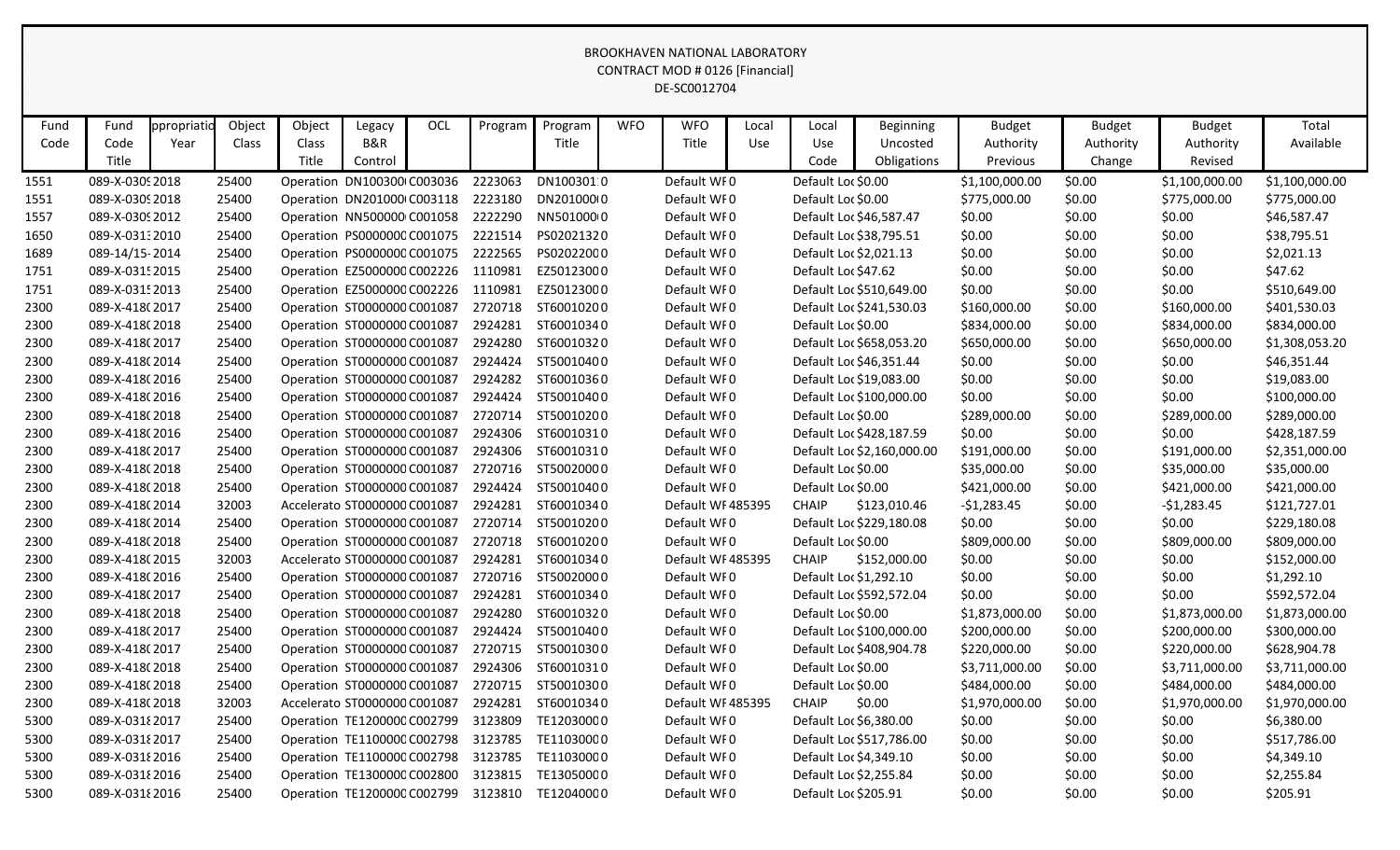|      | <b>BROOKHAVEN NATIONAL LABORATORY</b><br>CONTRACT MOD # 0126 [Financial]<br>DE-SC0012704 |             |        |                             |                |     |         |                                                 |            |             |       |                        |                            |                       |                     |                      |                |
|------|------------------------------------------------------------------------------------------|-------------|--------|-----------------------------|----------------|-----|---------|-------------------------------------------------|------------|-------------|-------|------------------------|----------------------------|-----------------------|---------------------|----------------------|----------------|
| Fund | Fund                                                                                     | ppropriatio | Object | Object                      | Legacy         | OCL | Program | Program                                         | <b>WFO</b> | <b>WFO</b>  | Local | Local                  | <b>Beginning</b>           | <b>Budget</b>         | <b>Budget</b>       | <b>Budget</b>        | Total          |
| Code | Code<br>Title                                                                            | Year        | Class  | Class<br>Title              | B&R<br>Control |     |         | Title                                           |            | Title       | Use   | Use<br>Code            | Uncosted<br>Obligations    | Authority<br>Previous | Authority<br>Change | Authority<br>Revised | Available      |
| 5300 | 089-X-0318 2016                                                                          |             | 25400  | Operation TE1300000 C002800 |                |     | 3123804 | TE13020000                                      |            | Default WF0 |       | Default Loc \$200.26   |                            | \$0.00                | \$0.00              | \$0.00               | \$200.26       |
| 5300 | 089-X-0318 2017                                                                          |             | 25400  | Operation TE1100000 C002798 |                |     | 3123816 | TE11040100                                      |            | Default WF0 |       |                        | Default Loc \$44,125.59    | \$0.00                | \$0.00              | \$0.00               | \$44,125.59    |
| 5300 | 089-X-031 {2018                                                                          |             | 25400  | Operation TE1200000 C002799 |                |     | 3123811 | TE12050000                                      |            | Default WF0 |       | Default Loc \$0.00     |                            | \$85,000.00           | \$0.00              | \$85,000.00          | \$85,000.00    |
| 5300 | 089-X-031 2018                                                                           |             | 25400  | Operation TE1100000 C002798 |                |     | 3123785 | TE11030000                                      |            | Default WF0 |       | Default Loc \$0.00     |                            | \$700,000.00          | \$0.00              | \$700,000.00         | \$700,000.00   |
| 5300 | 089-X-031 {2018                                                                          |             | 25400  | Operation TE1100000 C002798 |                |     | 3123789 | TE11010000                                      |            | Default WF0 |       | Default Loc \$0.00     |                            | \$18,700.84           | \$0.00              | \$18,700.84          | \$18,700.84    |
| 5300 | 089-X-031 {2017                                                                          |             | 25400  | Operation TE1300000 C002800 |                |     | 3123803 | TE13010000                                      |            | Default WF0 |       |                        | Default Loc \$28,066.30    | \$0.00                | \$0.00              | \$0.00               | \$28,066.30    |
| 5300 | 089-X-0318 2016                                                                          |             | 25400  | Operation TE1100000 C002798 |                |     | 3123789 | TE11010000                                      |            | Default WF0 |       | Default Loc \$136.88   |                            | \$0.00                | \$0.00              | \$0.00               | \$136.88       |
| 5300 | 089-X-031 2016                                                                           |             | 25400  | Operation TE1100000 C002798 |                |     | 3123802 | TE11040000                                      |            | Default WF0 |       |                        | Default Loc \$200,456.62   | \$0.00                | \$0.00              | \$0.00               | \$200,456.62   |
| 5300 | 089-X-031 2015                                                                           |             | 25400  | Operation TE1100000 C002798 |                |     | 3123789 | TE11010000                                      |            | Default WF0 |       | Default Loc \$0.00     |                            | \$55,262.00           | \$0.00              | \$55,262.00          | \$55,262.00    |
| 5300 | 089-X-031 2016                                                                           |             | 25400  | Operation TF0000000 C002802 |                |     | 3123796 | TF00000000                                      |            | Default WF0 |       | Default Loc \$121.66   |                            | \$0.00                | \$0.00              | \$0.00               | \$121.66       |
| 5300 | 089-X-031 {2017                                                                          |             | 25400  | Operation TE1200000 C002799 |                |     | 3123811 | TE12050000                                      |            | Default WF0 |       |                        | Default Loc \$66,862.68    | \$0.00                | \$0.00              | \$0.00               | \$66,862.68    |
| 5300 | 089-X-031 2016                                                                           |             | 25400  | Operation TE1200000 C002799 |                |     | 3123812 | TE12060000                                      |            | Default WF0 |       | Default Loc \$22.70    |                            | \$0.00                | \$0.00              | \$0.00               | \$22.70        |
| 5300 | 089-X-031 2016                                                                           |             | 25400  | Operation TE1200000 C002799 |                |     | 3123792 | TE12010000                                      |            | Default WF0 |       | Default Loc \$2,262.82 |                            | \$0.00                | \$0.00              | \$0.00               | \$2,262.82     |
| 5300 | 089-X-0318 2017                                                                          |             | 25400  | Operation TE1400000 C002801 |                |     | 3123795 | TE14000000                                      |            | Default WF0 |       | Default Loc \$260.97   |                            | \$0.00                | \$0.00              | \$0.00               | \$260.97       |
| 5300 | 089-X-03182013                                                                           |             | 25400  | Operation TE1100000 C002798 |                |     | 3123789 | TE11010000                                      |            | Default WF0 |       | Default Loc \$0.00     |                            | \$1,037.16            | \$0.00              | \$1,037.16           | \$1,037.16     |
| 5350 | 089-X-03192017                                                                           |             | 25400  | Operation AF580000CC000822  |                |     | 2720875 | AF583203C0                                      |            | Default WF0 |       |                        | Default Loc \$236,776.05   | \$0.00                | \$0.00              | \$0.00               | \$236,776.05   |
| 5350 | 089-X-03192017                                                                           |             | 25400  | Operation AF580000CC000822  |                |     | 2720625 | AF585500C0                                      |            | Default WF0 |       | Default Loc \$1,298.93 |                            | \$0.00                | \$0.00              | \$0.00               | \$1,298.93     |
| 5350 | 089-X-03192018                                                                           |             | 25400  | Operation NT040000(C002805  |                |     | 2720882 | NT040200(0                                      |            | Default WF0 |       | Default Loc \$0.00     |                            | \$350,000.00          | \$0.00              | \$350,000.00         | \$350,000.00   |
| 5350 | 089-X-03192018                                                                           |             | 25400  | Operation RC050000CC003095  |                |     | 2720978 | RC05040000                                      |            | Default WFO |       | Default Loc \$0.00     |                            | \$102,000.00          | \$0.00              | \$102,000.00         | \$102,000.00   |
| 5350 | 089-X-0319 2017                                                                          |             | 25400  | Operation AF580000CC000822  |                |     | 2720965 | AF586101C0                                      |            | Default WF0 |       |                        | Default Loc \$88,979.28    | \$0.00                | \$0.00              | \$0.00               | \$88,979.28    |
| 5350 | 089-X-0319 2013                                                                          |             | 25400  | Operation NT010000(C002769  |                |     | 2720775 | NT010400(0                                      |            | Default WF0 |       |                        | Default Loc \$15,703.42    | \$0.00                | \$0.00              | \$0.00               | \$15,703.42    |
| 5350 | 089-X-0319 2016                                                                          |             | 25400  | Operation AF040000CC002768  |                |     | 2720880 | AF044000C0                                      |            | Default WF0 |       | Default Loc \$2,801.06 |                            | \$0.00                | \$0.00              | \$0.00               | \$2,801.06     |
| 5350 | 089-X-03192018                                                                           |             | 25400  | Operation AF580000CC000822  |                |     | 2720667 | AF581000C0                                      |            | Default WF0 |       | Default Loc \$0.00     |                            | \$800,000.00          | \$0.00              | \$800,000.00         | \$800,000.00   |
| 5350 | 089-X-0319 2018                                                                          |             | 25400  | Operation AF580000CC000822  |                |     | 2720874 | AF58320200                                      |            | Default WFO |       | Default Loc \$0.00     |                            | \$460,000.00          | \$0.00              | \$460,000.00         | \$460,000.00   |
| 5350 | 089-X-03192018                                                                           |             | 25400  | Operation NT050000(C002952  |                |     | 2720928 | NT050300(0                                      |            | Default WF0 |       | Default Loc \$0.00     |                            | \$0.00                | \$300,000.00        | \$300,000.00         | \$300,000.00   |
| 5350 | 089-X-03192017                                                                           |             | 25400  | Operation RC040000CC002775  |                |     | 2720918 | RC04240000                                      |            | Default WF0 |       |                        | Default Loc \$13,562.95    | \$0.00                | \$0.00              | \$0.00               | \$13,562.95    |
| 5350 | 089-X-03192014                                                                           |             | 25400  | Operation AF580000CC000822  |                |     | 2720875 | AF583203C0                                      |            | Default WF0 |       | Default Loc \$0.00     |                            | \$400,000.00          | \$0.00              | \$400,000.00         | \$400,000.00   |
| 5350 | 089-X-03192018                                                                           |             | 25400  | Operation AF580000CC000822  |                |     | 2720875 | AF583203C0                                      |            | Default WF0 |       | Default Loc \$0.00     |                            | \$46,000.00           | \$0.00              | \$46,000.00          | \$46,000.00    |
| 5350 | 089-X-03192017                                                                           |             | 25400  | Operation AF580000CC000822  |                |     | 2720667 | AF581000C0                                      |            | Default WF0 |       |                        | Default Loc \$116,766.49   | \$0.00                | \$0.00              | \$0.00               | \$116,766.49   |
| 5350 | 089-X-03192017                                                                           |             | 25400  | Operation AF580000CC000822  |                |     | 2720874 | AF583202C0                                      |            | Default WF0 |       |                        | Default Loc \$253,116.01   | \$0.00                | \$0.00              | \$0.00               | \$253,116.01   |
| 5450 | 089-X-03212014                                                                           |             | 25400  | Operation BM010000 C000846  |                |     | 1009218 | BM0107000                                       |            | Default WF0 |       | Default Loc \$1,252.09 |                            | \$0.00                | \$0.00              | \$0.00               | \$1,252.09     |
| 5450 | 089-X-03212017                                                                           |             | 25400  | Operation VT000000CC001096  |                |     | 1005554 | VT12010000                                      |            | Default WF0 |       |                        | Default Loc \$1,774,995.30 | \$0.00                | \$0.00              | \$0.00               | \$1,774,995.30 |
| 5450 | 089-X-03212016                                                                           |             | 25400  | Operation VT000000CC001096  |                |     | 1005556 | VT13010000                                      |            | Default WFO |       | Default Loc \$5,774.29 |                            | \$0.00                | \$0.00              | \$0.00               | \$5,774.29     |
| 5450 | 089-X-03212018                                                                           |             | 25400  | Operation BT0000000 C000848 |                |     | 1004210 | BT010100C0                                      |            | Default WF0 |       | Default Loc \$0.00     |                            | \$0.00                | \$31,868.07         | \$31,868.07          | \$31,868.07    |
| 5450 | 089-X-03212018                                                                           |             | 25400  |                             |                |     |         | Operation SL0000000 C002911 1005622 SL0200000 0 |            | Default WF0 |       | Default Loc \$0.00     |                            | \$0.00                | \$20,000.00         | \$20,000.00          | \$20,000.00    |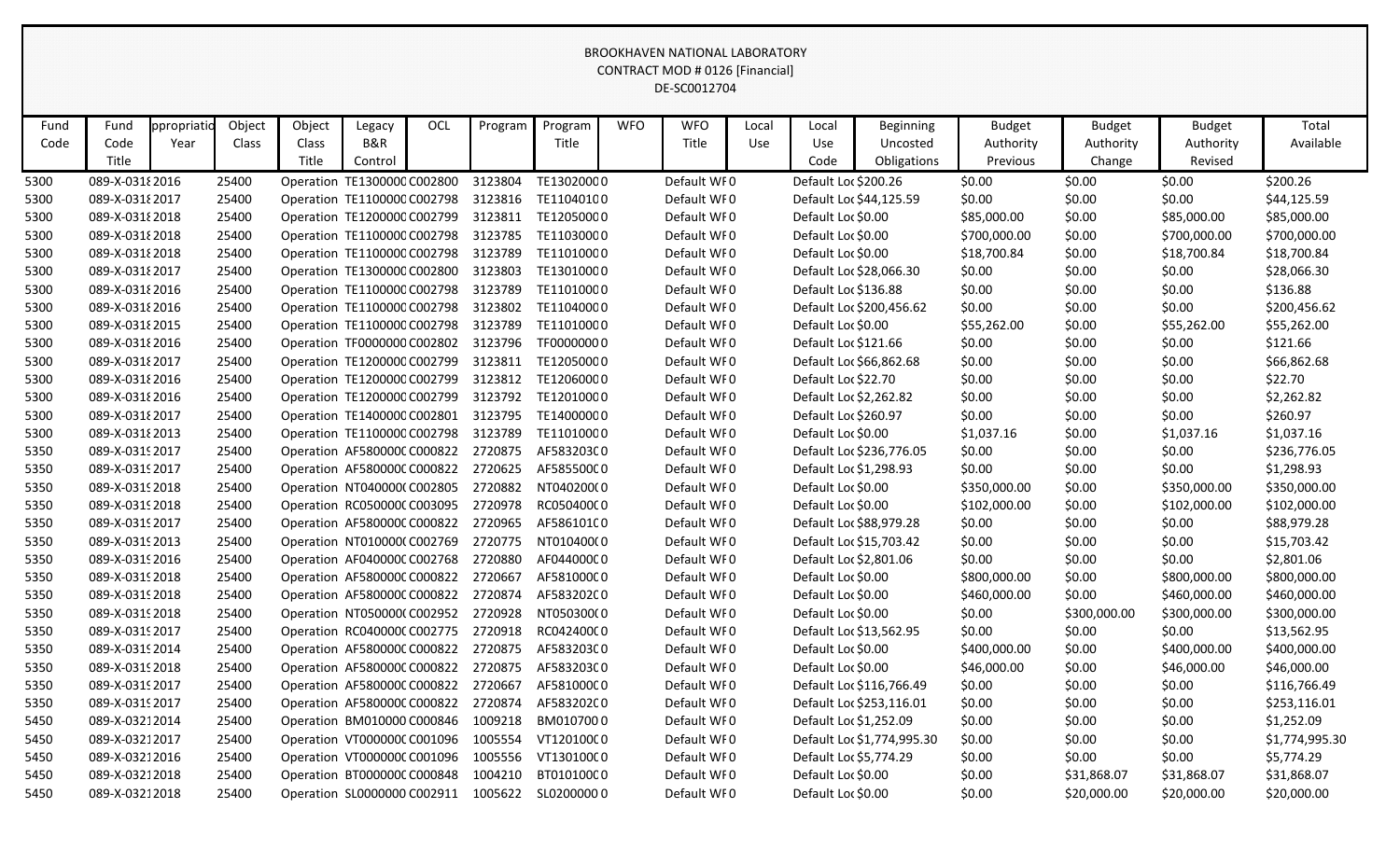|      | <b>BROOKHAVEN NATIONAL LABORATORY</b><br><b>CONTRACT MOD # 0126 [Financial]</b><br>DE-SC0012704 |             |                                        |            |                             |        |                      |                  |                      |                   |        |                            |                          |                |               |                |                |
|------|-------------------------------------------------------------------------------------------------|-------------|----------------------------------------|------------|-----------------------------|--------|----------------------|------------------|----------------------|-------------------|--------|----------------------------|--------------------------|----------------|---------------|----------------|----------------|
| Fund | Fund                                                                                            | ppropriatio | Object                                 | Object     | Legacy                      | OCL    | Program              | Program          | <b>WFO</b>           | <b>WFO</b>        | Local  | Local                      | Beginning                | <b>Budget</b>  | <b>Budget</b> | <b>Budget</b>  | Total          |
| Code | Code                                                                                            | Year        | Class                                  | Class      | B&R                         |        |                      | Title            |                      | Title             | Use    | Use                        | Uncosted                 | Authority      | Authority     | Authority      | Available      |
|      | Title                                                                                           |             |                                        | Title      | Control                     |        |                      |                  |                      |                   |        | Code                       | Obligations              | Previous       | Change        | Revised        |                |
| 5450 | 089-X-03212015                                                                                  |             | 25400                                  |            | Operation ED000000CC000949  |        | 1009209              | ED27010000       |                      | Default WF0       |        |                            | Default Loc \$172,184.72 | \$0.00         | \$0.00        | \$0.00         | \$172,184.72   |
| 5450 | 089-X-03212017                                                                                  |             | 25400                                  |            | Operation HT0000000 C002796 |        | 1009190              | HT01000000       |                      | Default WF0       |        |                            | Default Loc \$741,092.08 | \$0.00         | \$0.00        | \$0.00         | \$741,092.08   |
| 5450 | 089-X-03212017                                                                                  |             | 25400                                  |            | Operation VT000000CC001096  |        | 1005556              | VT13010000       |                      | Default WF0       |        | Default Loc \$7,401.00     |                          | \$0.00         | \$0.00        | \$0.00         | \$7,401.00     |
| 5450 | 089-X-03212018                                                                                  |             | 25400                                  |            | Operation BT0000000 C000848 |        | 1004219              | BT030403C0       |                      | Default WF0       |        | Default Loc \$0.00         |                          | \$0.00         | \$668,131.93  | \$668,131.93   | \$668,131.93   |
| 5450 | 089-X-03212015<br>25400<br>Operation SL0000000 C002911                                          |             |                                        |            | 1005616<br>SL03000000       |        | Default WF0          |                  | Default Loc \$801.50 |                   | \$0.00 | \$0.00                     | \$0.00                   | \$801.50       |               |                |                |
| 5450 | 089-X-03212016<br>25400<br>Operation HT000000C C002796                                          |             | 1009198                                | HT08000000 | Default WF0                 |        | Default Loc \$714.20 |                  | \$0.00               | \$0.00            | \$0.00 | \$714.20                   |                          |                |               |                |                |
| 5450 | 089-X-03212016<br>25400<br>Operation PG000000(C002840<br>1005604<br>PG040000(0                  |             | Default WF0<br>Default Loc \$62,004.64 |            | \$0.00                      | \$0.00 | \$0.00               | \$62,004.64      |                      |                   |        |                            |                          |                |               |                |                |
| 5450 | 089-X-03212018                                                                                  |             | 25400                                  |            | Operation VT000000CC001096  |        | 1005554              | VT12010000       |                      | Default WF0       |        | Default Loc \$0.00         |                          | \$2,965,018.00 | \$120,000.00  | \$3,085,018.00 | \$3,085,018.00 |
| 5450 | 089-X-03212017                                                                                  |             | 25400                                  |            | Operation HT000000C C002796 |        | 2223156              | HT11000000       |                      | Default WF0       |        | Default Loc \$25,779.00    |                          | \$0.00         | \$0.00        | \$0.00         | \$25,779.00    |
| 5450 | 089-X-03212014                                                                                  |             | 25400                                  |            | Operation GT000000CC002910  |        | 1005612              | GT01000000       |                      | Default WF0       |        | Default Loc \$6,283.33     |                          | \$0.00         | \$0.00        | \$0.00         | \$6,283.33     |
| 5450 | 089-X-03212018                                                                                  |             | 25400                                  |            | Operation GT000000CC002910  |        | 1005613              | GT03000000       |                      | Default WF0       |        | Default Loc \$0.00         |                          | \$425,000.00   | \$0.00        | \$425,000.00   | \$425,000.00   |
| 5450 | 089-X-03212016                                                                                  |             | 25400                                  |            | Operation ED000000CC000949  |        | 1009209              | ED270100(0       |                      | Default WF0       |        |                            | Default Loc \$491,168.00 | \$0.00         | \$0.00        | \$0.00         | \$491,168.00   |
| 5450 | 089-X-03212017                                                                                  |             | 25400                                  |            | Operation GT000000CC002910  |        | 1005613              | GT03000000       |                      | Default WF0       |        | Default Loc \$212,958.02   |                          | \$0.00         | \$0.00        | \$0.00         | \$212,958.02   |
| 5450 | 089-X-03212013                                                                                  |             | 25400                                  |            | Operation EL1700000 C000955 |        | 1005091              | EL17080000       |                      | Default WF0       |        | Default Loc \$401.75       |                          | $-$401.75$     | \$0.00        | $-5401.75$     | \$0.00         |
| 5450 | 089-X-03212016                                                                                  |             | 25400                                  |            | Operation SL0000000 C002911 |        | 1005616              | SL03000000       |                      | Default WF0       |        | Default Loc \$7,158.23     |                          | \$0.00         | \$0.00        | \$0.00         | \$7,158.23     |
| 5450 | 089-X-03212016                                                                                  |             | 25400                                  |            | Operation HT0000000 C002796 |        | 1009190              | HT01000000       |                      | Default WF 302017 |        | <b>TCF Fundin \$294.34</b> |                          | \$0.00         | \$0.00        | \$0.00         | \$294.34       |
| 5450 | 089-X-03212017                                                                                  |             | 25400                                  |            | Operation SL0000000 C002911 |        | 1005616              | SL03000000       |                      | Default WF0       |        |                            | Default Loc \$500,000.00 | \$1,127,158.00 | \$0.00        | \$1,127,158.00 | \$1,627,158.00 |
| 5450 | 089-X-03212018                                                                                  |             | 25400                                  |            | Operation HT000000C C002796 |        | 1009190              | HT01000000       |                      | Default WF0       |        | Default Loc \$0.00         |                          | \$300,000.00   | \$0.00        | \$300,000.00   | \$300,000.00   |
| 5498 | 089-X-03212017                                                                                  |             | 25400                                  |            | Operation 4.56E+08 C003005  |        | 6600146              | 4561600314860966 |                      | CHAGR8730         |        |                            | Default Loc \$185,354.16 | \$0.00         | \$0.00        | \$0.00         | \$185,354.16   |
| 6600 | 089X0337 2014                                                                                   |             | 25400                                  |            | Operation CJ0100000 C002599 |        | 3166012              | CJ01000000       |                      | Default WF0       |        | Default Loc \$2,547.40     |                          | $-5723.63$     | \$0.00        | $-5723.63$     | \$1,823.77     |
| 6600 | 089X0337 2016                                                                                   |             | 25400                                  |            | Operation CJ0100000 C002599 |        | 3166012              | CJ01000000       |                      | Default WF1314    |        |                            | ARPA-E Lat \$538,788.65  | \$0.00         | \$0.00        | \$0.00         | \$538,788.65   |
| 6600 | 089X0337 2014                                                                                   |             | 25400                                  |            | Operation CJ0100000 C002599 |        | 3166012              | CJ01000000       |                      | Default WF 1249   |        |                            | CHARPA-0(\$403,257.96    | \$0.00         | \$0.00        | \$0.00         | \$403,257.96   |
| 6600 | 089X0337 2014                                                                                   |             | 25400                                  |            | Operation CJ0100000 C002599 |        | 3166012              | CJ01000000       |                      | Default WF 1250   |        |                            | CHARPA-0(\$88,682.91     | \$0.00         | \$0.00        | \$0.00         | \$88,682.91    |

# **Non-Appropriated Total \$14,363,239.26 \$28,396,280.76 \$10,889,593.12 \$39,285,873.88 \$53,649,113.14**

**DOE Appropriated Total \$168,119,361.16 \$529,354,424.31 \$16,610,989.92 \$545,965,414.23 \$714,084,775.39**

## **SF-30 Total \$182,482,600.42 \$557,750,705.07 \$27,500,583.04 \$585,251,288.11 \$767,733,888.53**

| <b>FPDS-NG Total [Action Obligation]</b>                | \$16,610,989.92 |
|---------------------------------------------------------|-----------------|
| <b>FPDS-NG Total [Base And Exercised Options Value]</b> | \$27,500,583.04 |
| <b>FPDS-NG Total [Base And All Options Value]</b>       | \$27,500,583.04 |